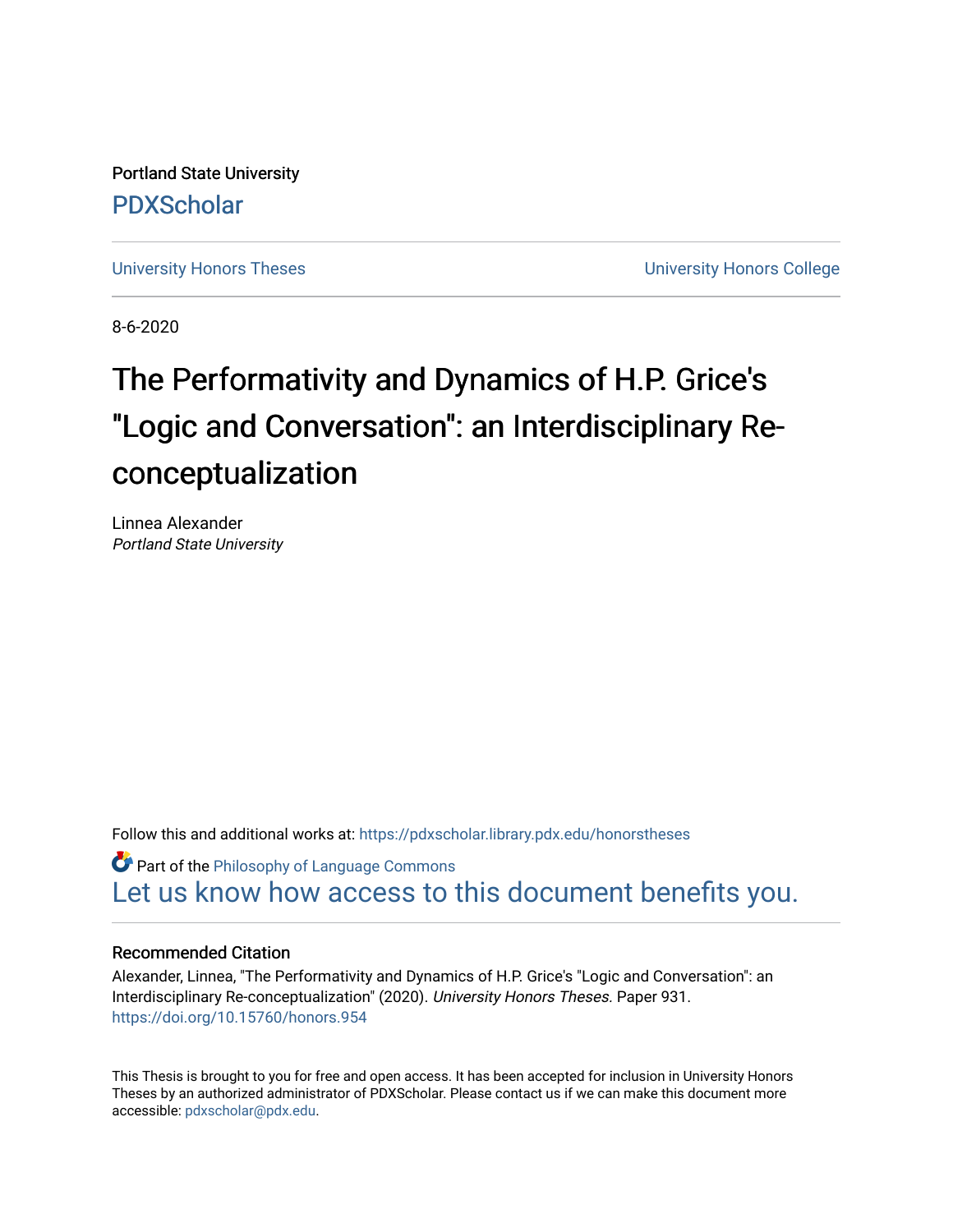# The Performativity and Dynamics of H.P. Grice's "Logic and Conversation": An

## Interdisciplinary Re-conceptualization

by

Linnea Alexander

An undergraduate honors thesis submitted in partial fulfillment of the

requirements for the degree of

Bachelor of Arts

in

University Honors

and

Liberal Studies

Thesis Adviser

Dr. Brenda Glascott

Portland State University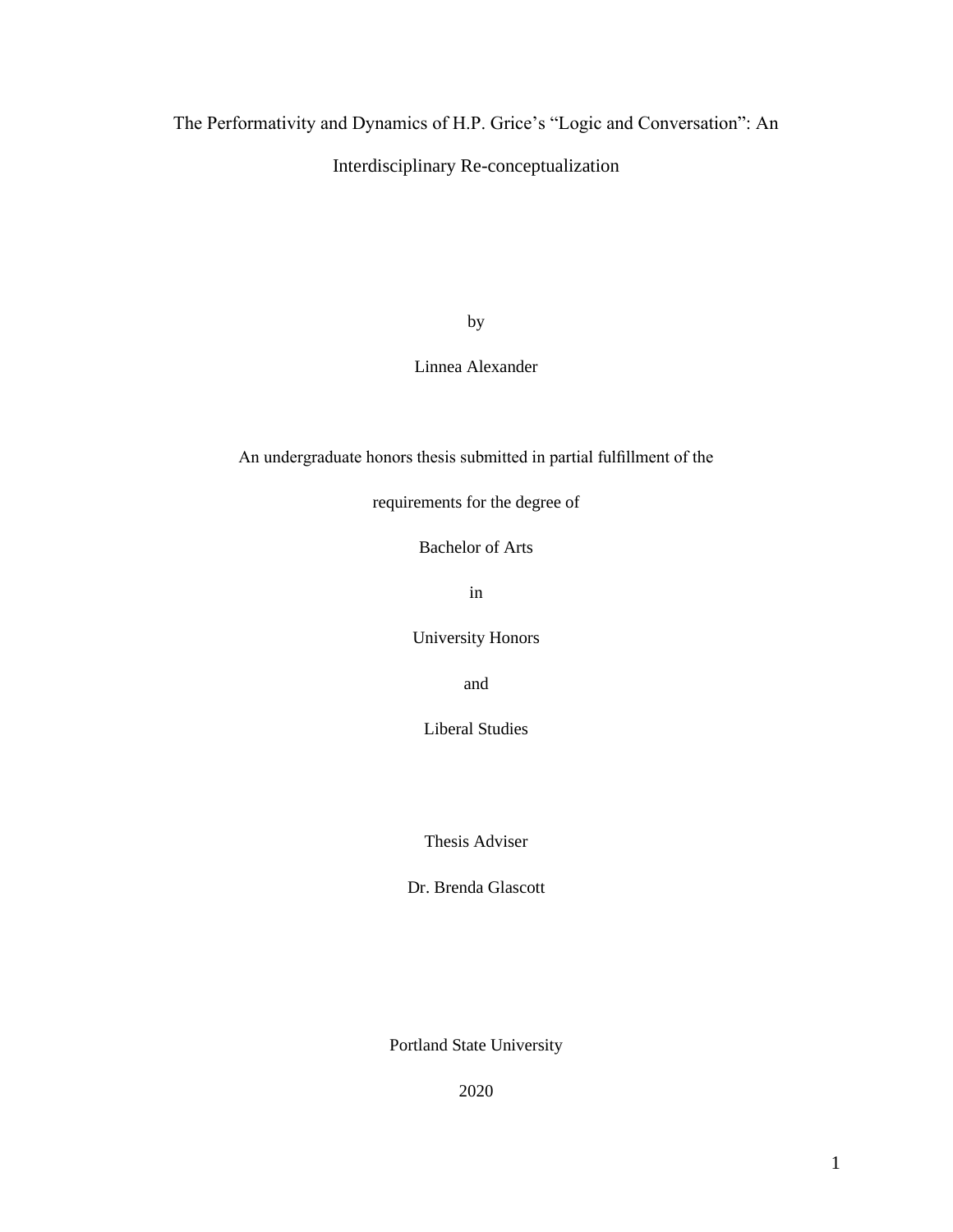### Abstract

The following paper covers an interdisciplinary examination and re-conceptualization of philosopher H.P. Grice's "*Logic and Conversation*." By way of interdisciplinary analysis and theory building, this paper breaks down Grice's philosophical understandings of conversational pragmatics as well as significant components of *speech act theory*, as put forth by philosopher J. L. Austin and revisited by J. R. Searle, and *interactive frame theory* as understood in sociocultural linguistic anthropology by Deborah Tannen and Cynthia Wallat. It interrogates shortcomings of Grice's understanding of conversation and draws from speech act and frame theory to fill these shortcomings and expand on Grice's original work. The result is a new, interdisciplinary method of conversational analysis which accounts for the *performativity* of conversational contributions and the *dynamics* of the contextual knowledge which shapes the *dexterity* of participants in an interaction. This new method of understanding may be applied to discourse analysis settings in a variety of areas of study. Additionally, it may be used to examine how specific facets of language function in conversational context (i.e. gender or race) and may be applied to arenas of interaction outside of verbal conversation.

## Introduction

Theories of language and discourse have long been explored within various fields of study, including philosophy, sociology, anthropology, English studies and linguistics. As social beings, conversation and interpersonal interaction lie at the heart of the human experience. Understanding the nature of human interaction through structures of language and other forms of non-verbal communication is essential to understanding successful (and failed) collaboration and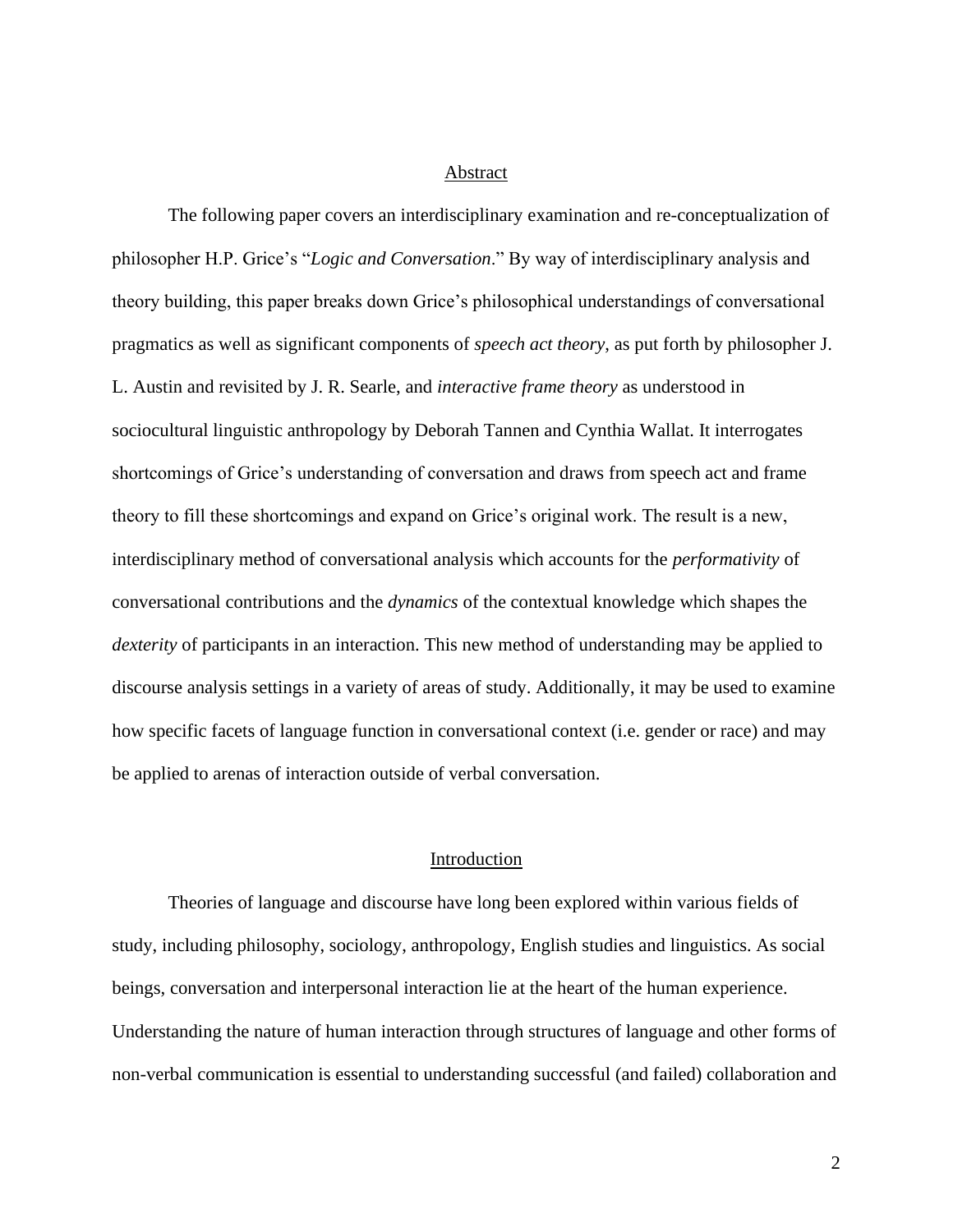to creating newer and more effective conversational strategies. Indeed, understanding interaction plays a central role in the pursuit to better understand the relationship between the external, social world and the human mind.

As such, philosophers have interrogated the functions, values, and processes through which the wheels of language and conversation turn. Central to the field of philosophy, H.P. Grice's extremely influential "Logic and Conversation" proposes a system for analyzing the implicature (definitive qualities) and "success" values of conversations through adherence to a number of conversational maxims which, together, form a theoretical ideal of conversational cooperation between participants as they work in tandem toward an agreed-upon trajectory.<sup>1</sup> Grice further creates a groundwork method for understanding conversational contributions through the meanings produced and derived from the contents of what is said, as well as the surrounding context. This paper centers Grice's work as a foundation from which to build upon. Using Grice's understanding of pragmatics and conversation, I expand on his work by incorporating components of two other theoretical frameworks--namely speech act and interactive frame theories.

In order to rethink Gricean thought I draw upon an understanding of language and conversation that predates Grice's work. Also rooted within the field of philosophy of language, speech act theory, conceptualized originally by J. L. Austin and developed further by John R. Searle promotes an understanding of language in action by analyzing the performative values invoked through the production and reception of utterances. Critics have argued that placing complete emphasis on communicative performativity disregards the meaning derived from language as a formal system of information. While Grice's work accounts for this oversight, its

<sup>1</sup> H.P. Grice, "Logic and Conversation," *Studies in the Way of Words,* (Cambridge, MA: Harvard University Press, 2007), 22-40.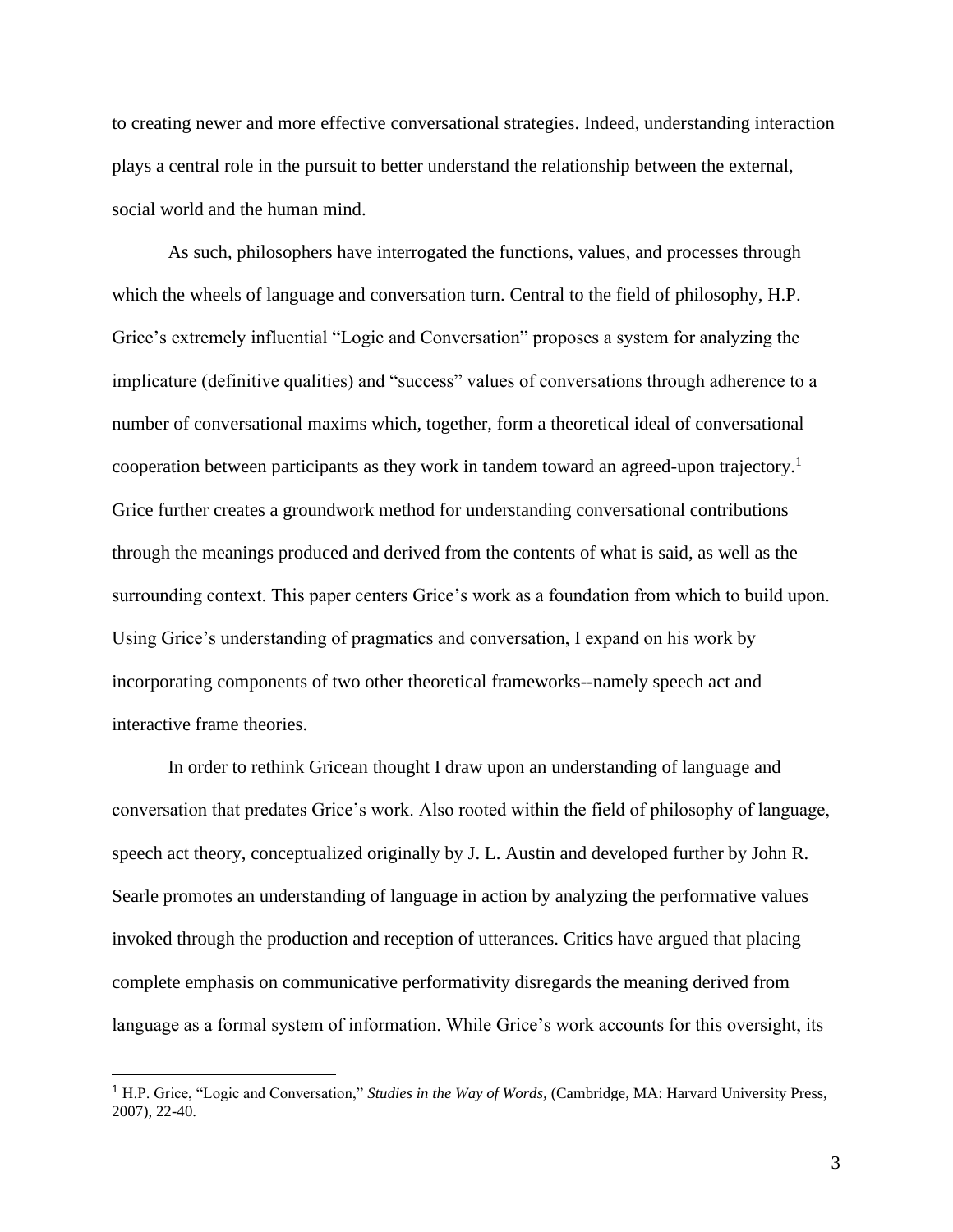concept of implicature verges on disregard for performativity altogether, revolving around the concept that the content of a conversational contribution contains its meaning rather than the action of producing the contribution itself. To compensate for this oversight I expand on Grice's original work to incorporate the performative properties of language and conversation which are central to speech act theory.

In addition to expanding on Grice's work from within field of philosophy, this thesis extends across disciplines in an effort to deepen understandings of language and conversation from a variety of angles. Within the fields of linguistic sociology and anthropology, there also exist a number of theories pertaining to discourse and interpersonal interaction which I draw upon to add one more layer of understanding this Gricean reconceptualization. While these theories have emerged independently of and stand separate from those put forth in philosophy, they are complimentary. Although the work of Deborah Tannen and Cynthia Wallat--hailing from backgrounds in linguistics and sociology--does not directly address philosophy as a school of thought, their work in discourse analysis sports a theory of *frames* and *schemas* that very easily fits into the realm of philosophy of language. These terms are not new to the fields of linguistics, cognitive psychology, and artificial intelligence, though they were initially conceptualized as structures of expectation that humans process as they internalize their external world.<sup>2</sup> However, as use of these concepts has expanded into the worlds of anthropology, sociology, and linguistic anthropology (circa the late 20th century) they have been adopted as tools for understanding the interactive components to discourse and interpersonal navigations- effectively the "footing" which accounts for human dexterity to adapt, interpret, and move within

<sup>2</sup> Deborah Tannen and Cynthia Wallat, "Interactive Frames and Knowledge Schemas in Interaction: Examples from a Medical Examination/Interview," *Social Psychology Quarterly* 50, no. 2 (1987): 206-207.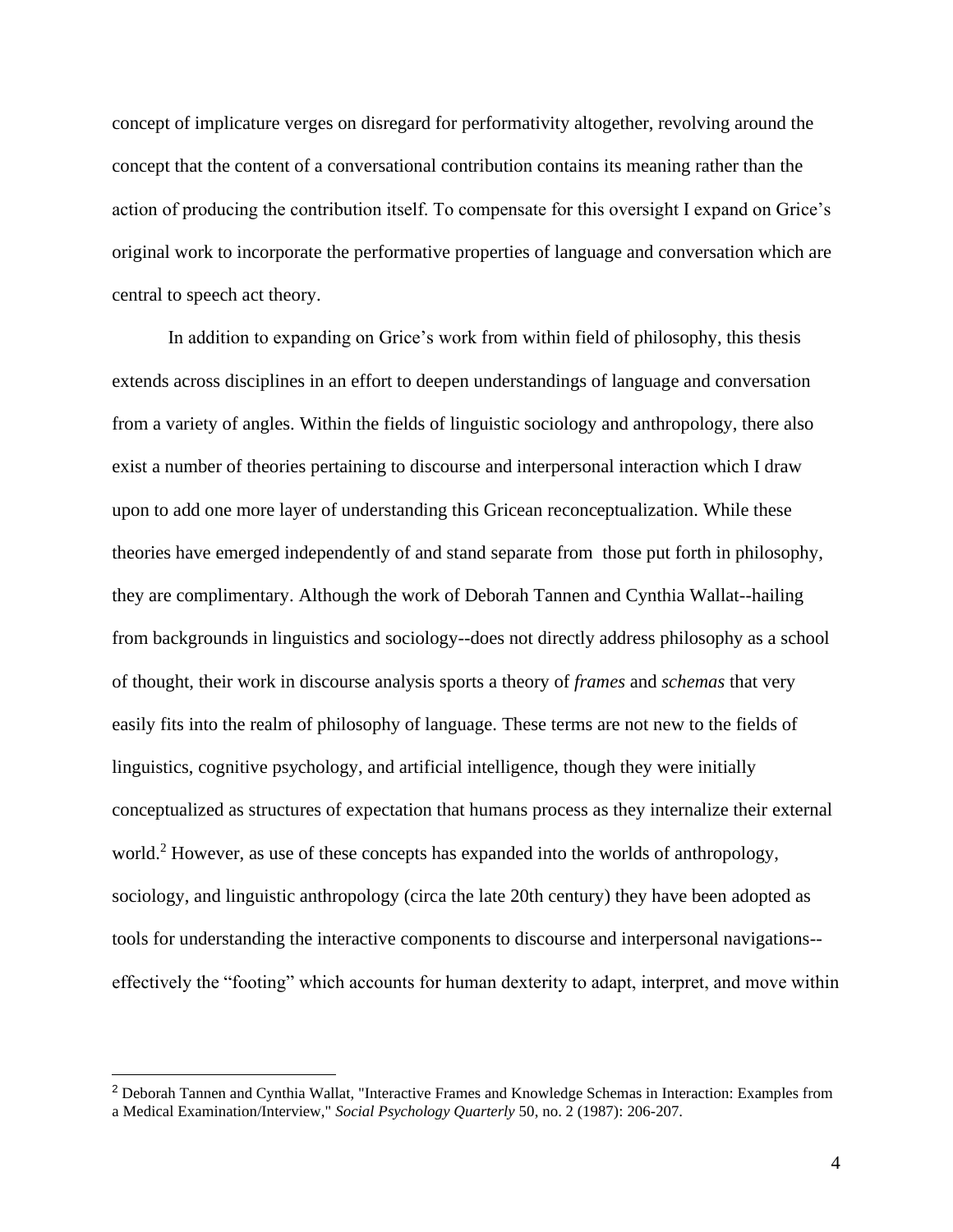a conversational experience moment to moment.3, 4 Tannen and Wallat have broadened the use and understanding of frames to take on a linguistic, sociological, and anthropological component. I draw from interactive frame theory to incorporate aspects of conversational dynamics and dexterity into my expansion of Grice's foundational thought.

Recognizing the great value in interdisciplinary engagement of theories of language, the following work aims to analyze, expand, and interweave the central work of H.P. Grice's "Logic and Conversation" with concepts borrowed from both speech act and interactive frame theories and construct a hybridized method of conversational analysis by means of interdisciplinary analysis and the development of new analytic and theoretical epistemologies. After examining Grice's work as a foundation, I analyze components of speech act theory, which I then use to rethink aspects of Grice's understandings and build a new framework of Gricean thought that incorporates performativity. I then repeat this process of analysis and incorporation, turning my attention to interactive frame theory, from which I borrow concepts of dynamics and conversational dexterity to revise and build upon Gricean thought. The end result aims to expand Gricean concepts of language and conversation to incorporate the performative value of language as introduced in speech act theory and the dynamics of human interaction as conceptualized within interactive frame theory. This reconceptualized theoretical framework may be used in the future as a tool of conversational analysis and metathought across multiple fields of study.

## A Critical Review of H.P. Grice's "Logic and Conversation"

<sup>3</sup> Erving Goffman, *Forms of Talk,* (Philadelphia: University of Pennsylvania Press, 1981).

<sup>4</sup> John Gumperz, Discourse Strategies, (Cambridge, MA: Cambridge University Press, 1982).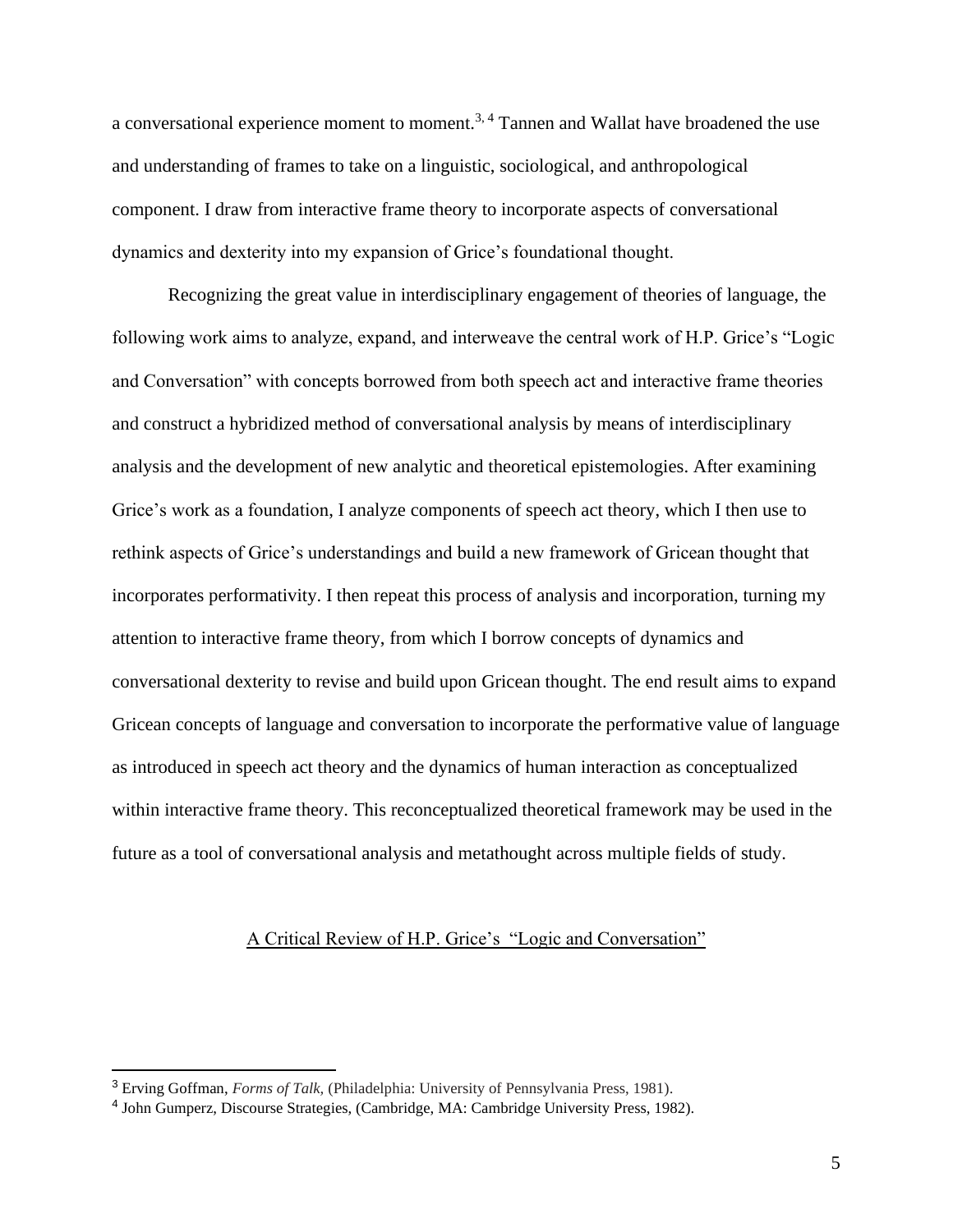Grice lays out a formula of a logically utopian conversation which he categorizes under a single dominant feature of cooperation.<sup>5</sup> His correspondingly coined *Cooperative Principle* (CP) advises participants in a conversation to keep their contributions appropriate to the mutually agreed upon trajectory and goals which the conversation aims to fulfill at the moment in which the contribution is made.<sup>6</sup> Under the umbrella of the CP, Grice explicates four maxims and a number of sub-maxims, which generally contribute to the participants' accordance to the CP.<sup>7</sup> The first of these maxims, *Quantity,* regards the amount of information provided by the conversant as evaluated through two submaxims--that one should make their contribution as informative and no more informative than is necessitated by the trajectory of the conversation.<sup>8</sup> The second, *Quality,* necessitates that one's contribution should be "true," in that one mustn't contribute information they know to be false or lack sufficient evidence grounded in truth.<sup>9</sup> The following maxim, *Relation*, contains only the directive to make one's contribution relevant to the conversation.<sup>10</sup> The final maxim, *Manner*, constitutes an awareness not to the content of the contribution itself but rather how the contribution is presented.<sup>11</sup> To "*be perspicuous"* is Grice's advice, which he breaks down into four submaxims: to avoid obscurity and ambiguity, and to be concise and orderly.<sup>12</sup>

There are instances in which these four maxims may also exist outside of the verbalized component of a conversation, in the sphere of unspoken communication.<sup>13</sup> For instance, if one

 $10$  Ibid.

 $12$  Ibid.

<sup>5</sup> H.P. Grice, "Logic and Conversation," *Studies in the Way of Words*, 307.

<sup>&</sup>lt;sup>6</sup> Ibid.

<sup>7</sup> Grice, "Logic and Conversation," *Studies in the Way of Words,* 308.

<sup>8</sup> Ibid.

<sup>&</sup>lt;sup>9</sup> Ibid.

 $11$  Ibid.

<sup>13</sup> Ibid.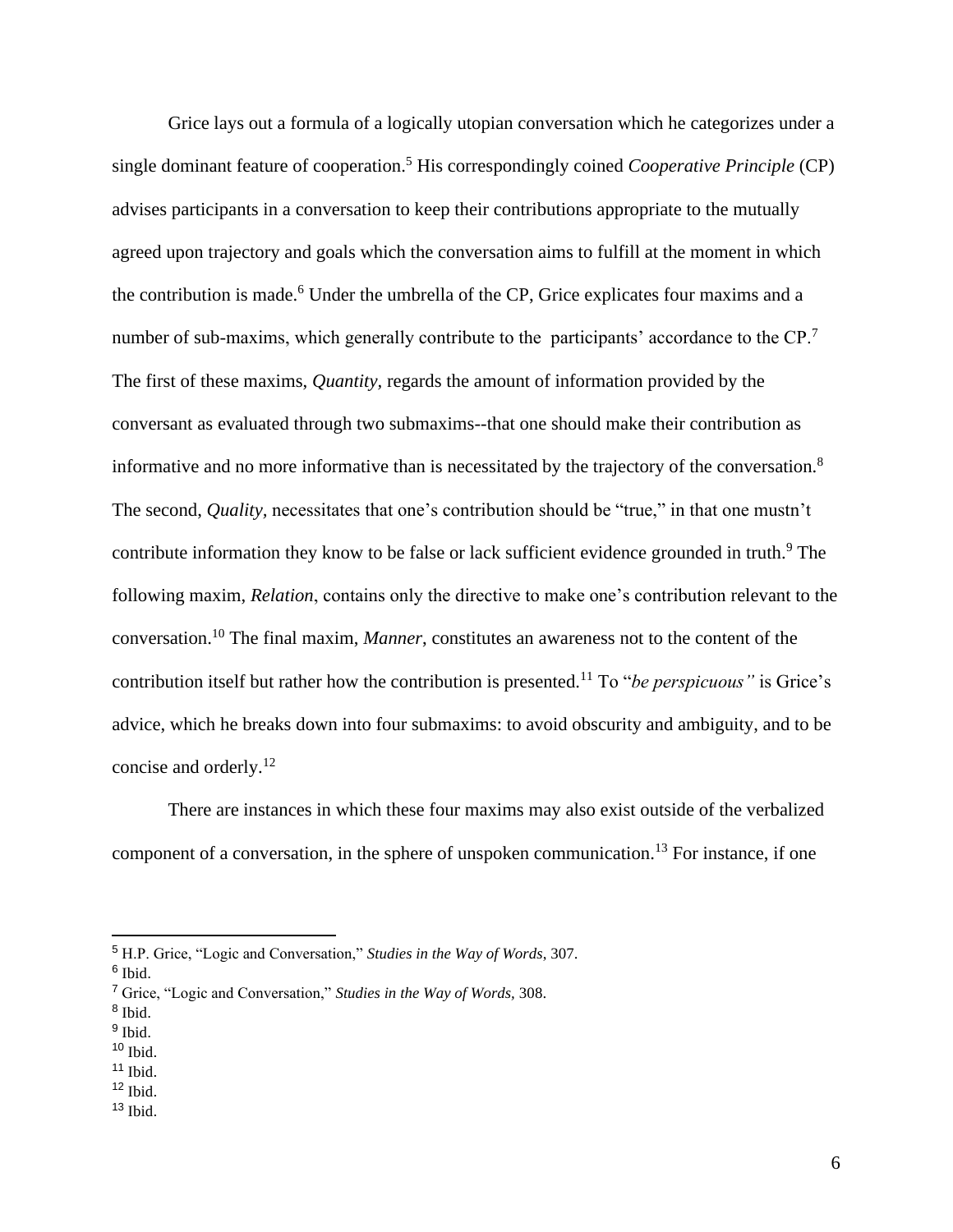were to assist another individual in fixing their car, it would be expected that one would assist no less or more than necessary, assist only in areas in which they are well-versed, and attend to only parts that are relevant to the particular state of the vehicle while verbally clarifying what one is doing to the individual's property.<sup>14</sup> The application of these maxims is, as such, versatile, examining conversation as contextual and behavioral rather than simply through script.

In defining these maxims that together compose the CP, Grice asks what basis might account for the maxims and the CP we all tend to follow.<sup>15</sup> While the most simple answer is that we follow these maxims out of habit derived from social conditioning imposed upon us as early as in infancy, Grice seeks an answer that accounts not only for the natural, but for the *reasonable* drive behind our actions.<sup>16</sup> Perhaps, he speculates, our usage of conversational conventions may be attributed to the rationale that these practices are logically reasonable and therefore *should* be followed.<sup>17</sup> This rationale constitutes what Grice views as a universally accepted quasicontractual agreement, so that in every--or at least most conversations--the conversant operates under the presumption that all conversants share this rationale and will therefore work cooperatively.<sup>18</sup> This idea, however, Grice deems too selective to account for all variety of interaction, so he broadens the scope of his work to show that observance of the CP and associated maxims is deemed rational on the basis that anyone who cares about the goals of a conversation will have an interest in conversational profitability as fulfilled in accordance with the maxims and the CP.<sup>19</sup>

<sup>14</sup> Grice, "Logic and Conversation," *Studies in the Way of Words,* 309.

 $15$  Ibid.

 $16$  Ibid.

<sup>17</sup> Ibid.

<sup>18</sup> Ibid.

<sup>19</sup> Ibid.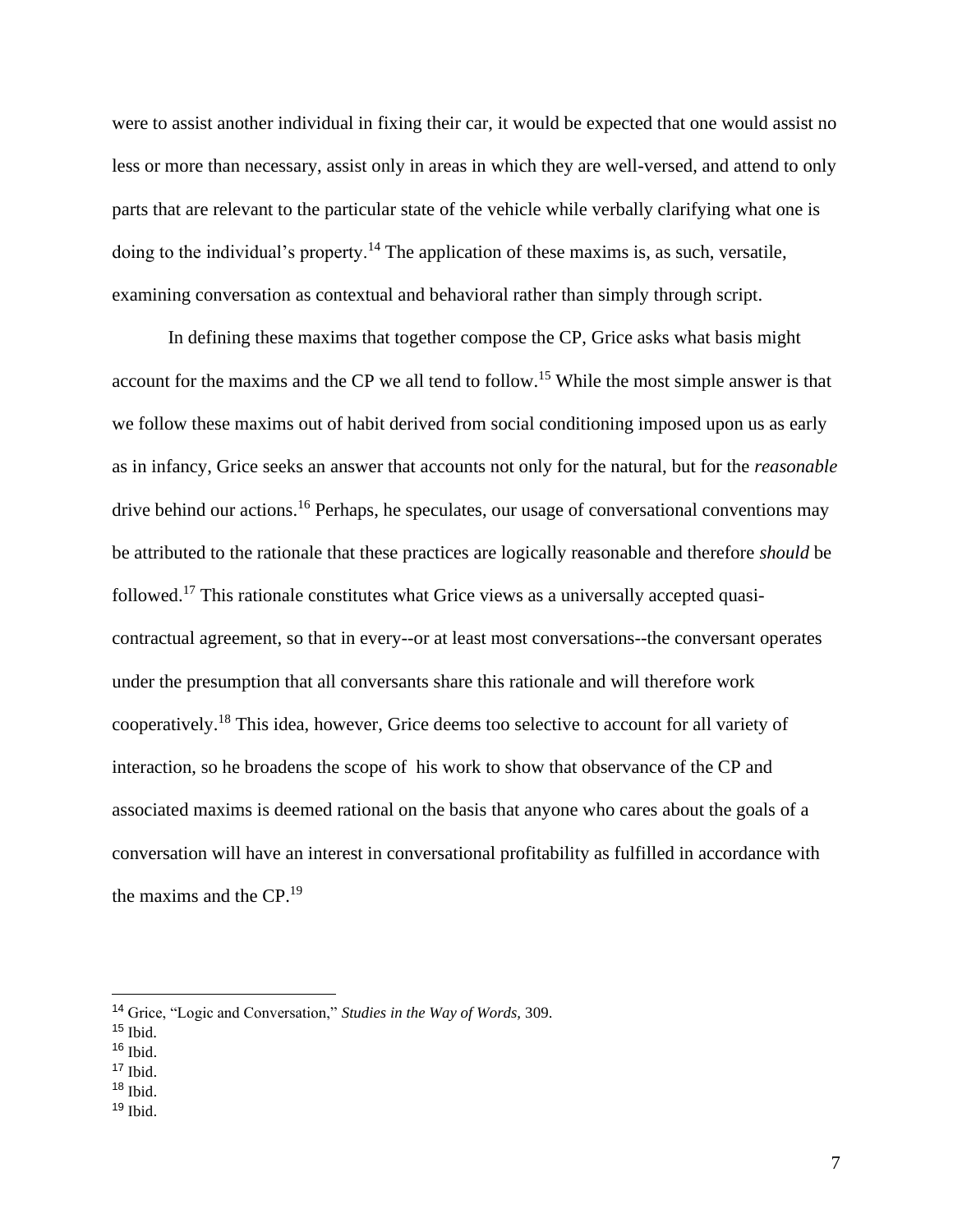Indeed, failing to abide to a maxim(s) threatens to jeopardize the profitability of a conversation. Grice outlines four actions that may result in the failure of a maxim, and in most cases, the corresponding failure to abide by the CP: 1) the inconspicuous *violation* of a maxim, 2) the explicitly indicated *opting out*, 3) the *clash* resulting from an inability to fulfill one maxim without violating another, and 4) the *flouting* of a maxim, or the blatant act of failure to fulfill it.<sup>20</sup> In certain instances, flouting a maxim may not diminish the cooperative value of the conversation, but may serve to exploit the maxim and shift what is conversationally implied.<sup>21</sup> This phenomenon may be clarified by the following example of a verbal distraction as a means of changing the subject:

Two individuals are having a conversation about politics which becomes uncomfortable to one of the people involved. The uncomfortable individual asks, "How has the weather been in your neck of the woods lately?" This question flouts the maxim of relation as it has absolutely no relevance to the subject which they have been talking about. By blatantly flouting the maxim, however, the individual exploits an awareness of irrelevance of their contribution to indicate their discomfort to the other conversant and steer the conversation in a new and mutually enjoyable direction. While in isolation this question may have a straightforward meaning, when used in the act of flouting a maxim it gains a more situationally specific conversational implication. The utterance no longer retains its verbatim meaning. Rather there is a shift in the meaning of the question, implying that the individual is uncomfortable and intends to push the conversation onto a different topic.

Grice distinguishes conversational implicature from conventional implicature by virtue of constructed versus natural presumption. While the word "implicature" indicates the presence of

<sup>20</sup> Grice, "Logic and Conversation," *Studies in the Way of Words,* 310.

<sup>21</sup> Ibid.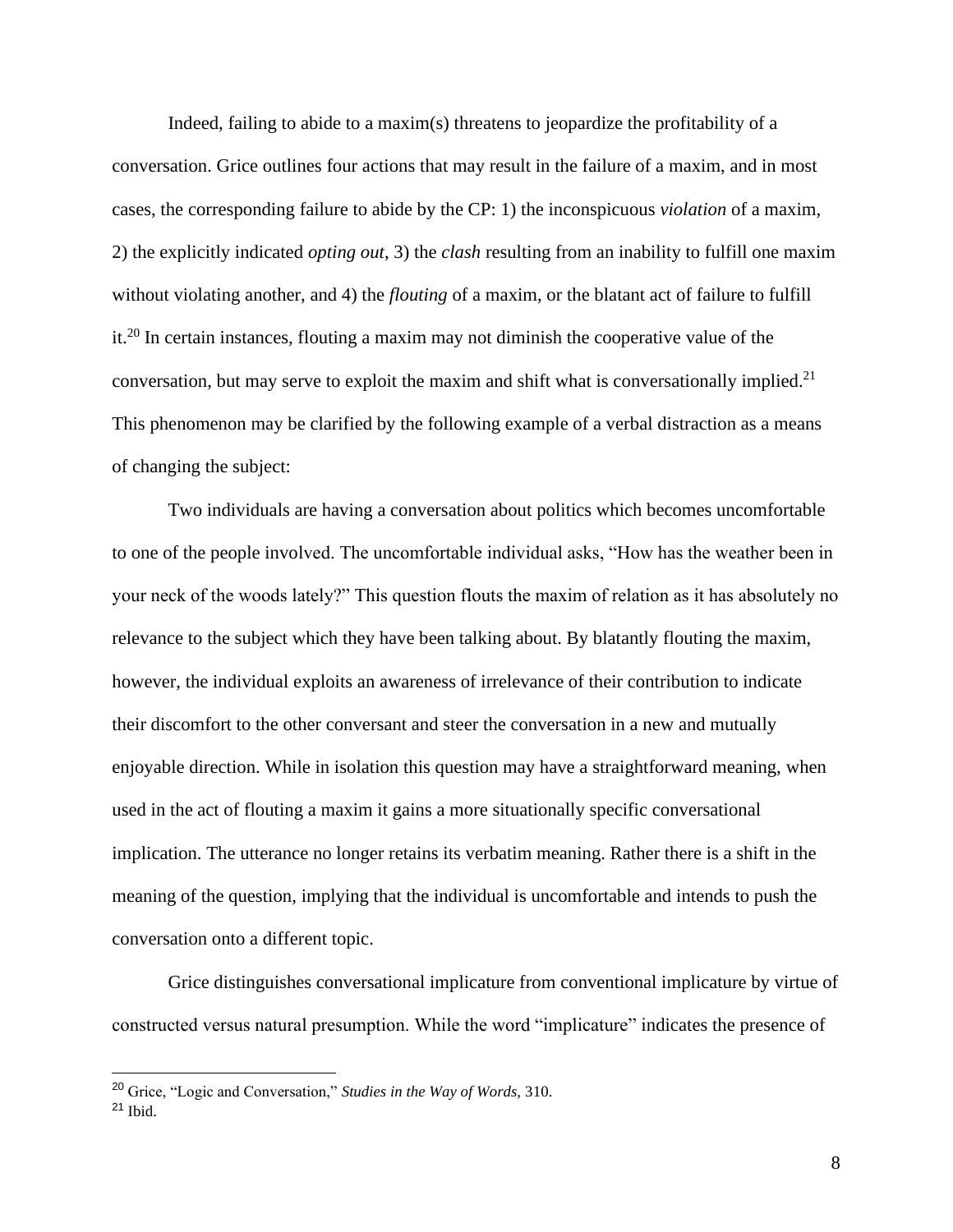intuition and a sort of "gut response" so to speak, *conventional implicature* encompasses literal meaning and that which we may intuitively grasp. *Conversational implicature* must be traceable, able to be deconstructed in its derived meaning.<sup>22</sup> Conversational implicature may be *particularized* to a specific conversational context, or it may be *generalized*, at which point it may exist under the disguise of conventional implicature, yet under examination proves to be explainable even in common or normalized thought processes.<sup>23</sup> This generalized conversational implicature is exemplified in the conversational and contextual social norms under which individuals operate. While normalized meanings appear natural to the naked eye, they are in fact derived through construction that has become unanimous through its consistency overtime.

Grice further distinguishes conversational and conventional implicature in his conclusion that only conversational implicature is "cancellable" under the presumption that conversational implicature stems from abiding with the CP, as well as accepting an ability to opt out of the CP by failing to fulfill a maxim.<sup>24</sup>

Grice posits that conversational implicature is an essential component to deriving the meaning of a contribution, for changing or excluding a conversational implicature shifts the contribution in meaning as well, unless a satisfactory substitution is implicated.<sup>25</sup> Furthermore, in order to speak approximately and still abide with the CP, there must be a conversational implicatum (definition, so to speak) that is excluded in the expression's conventional meaning.  $^{26}$ An implicatum's truth value is not dependent on the literal truth value of an utterance, but rather by *how* it is conveyed, and since it is necessary to account for what is expected to be

<sup>22</sup> Ibid.

<sup>23</sup> Grice, "Logic and Conversation," *Studies in the Way of Words,* 314.

 $24$  Ibid.

<sup>25</sup> Grice, "Logic and Conversation," *Studies in the Way of Words,* 315.

<sup>26</sup> Ibid.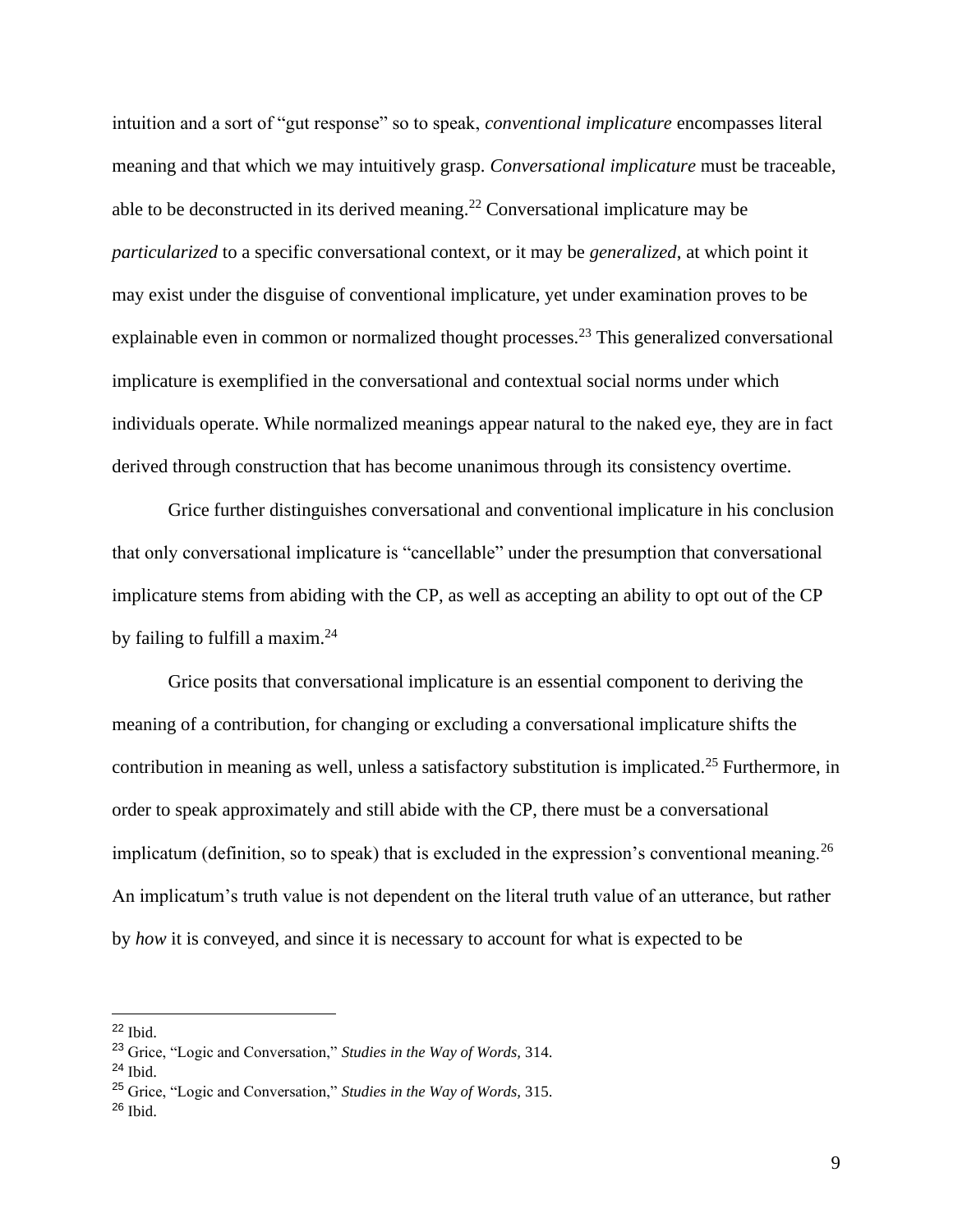presupposed in a conversation in order isolate and focus in on the exact meaning of a contribution, conversational implicature is an essential component to successfully cooperative conversation.<sup>27</sup>

## Gricean Thought and Speech Act Theory

Grice's notion of successful conversation as measurable by the participants' collective ability to cooperate and achieve a conversational "goal" maps neatly onto theories of speech acts proposed originally by philosopher J. P. Austin and revisited by John R. Searle. Speech act theory defines language and speech as more than just a mechanism for information and conventional meaning. A speech act, much like a conversation, involves both the speaker and the receiver(s) of a language contribution. Austin's concept of speech as *performative*--meaning that it carries out a specific intended action through the utterance based on the goal of the utterer- supports the notion that conversational contributions are performative towards accomplishing a shared conversational goal.<sup>28</sup> Furthermore, Austin speculates that the success of a speech act depends on the consumer of that act perceiving the same goal intended by the producer of the utterance. This is consistent with Grice's notion that there must be a communally agreed upon goal of conversation, and failure to cooperate to achieve that goal may ensue failure in the conversation.<sup>29</sup>

Austin specifies three types of speech acts that may add further understanding to Grice's categorizations of conventional and conversational implicature. While the conventional definition of a speech act has come to encompass only the last of these three components, all

<sup>27</sup> Ibid.

<sup>28</sup> J. L. Austin, *How to Do Things With Words,* (Oxford: the Clarendon Press, 1962), 4-6.

<sup>29</sup> Austin, *How to Do Things With Words,* 39 and 102.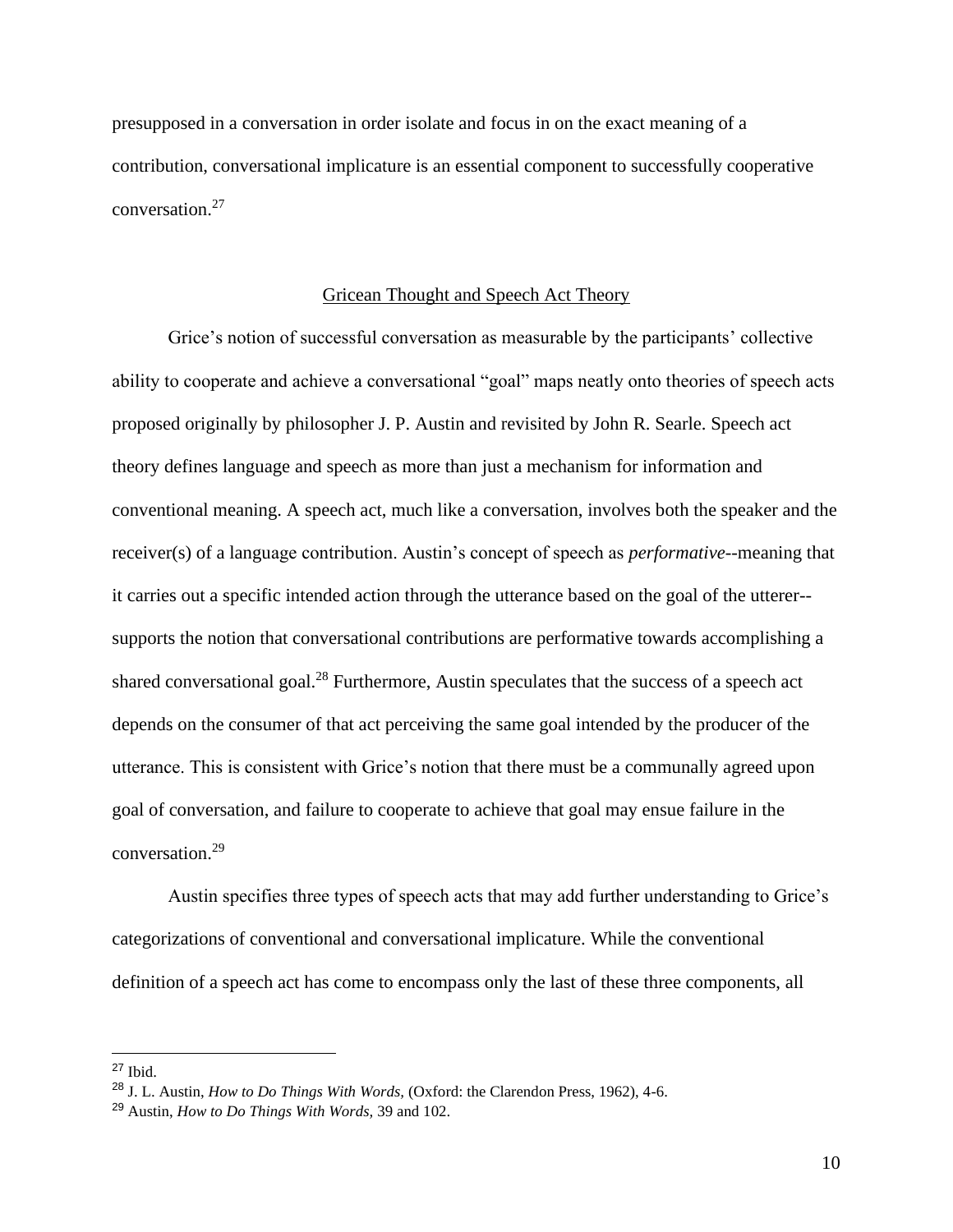three may be applied in understanding Gricean implicatures.<sup>30</sup> The *locutionary act*, the physical act of producing the phonetic components comprising an utterance, may be equated simply to the act of engaging in a conversation.<sup>31</sup> *Perlocutionary acts*, defined as the acts carried out *through* saying something--the consequences intended or otherwise--Austin notes as specifically *not* intuitively part of the literal meaning of the words uttered--a definition that mirrors Grice's definition of conversational implicature.<sup>32, 33</sup> *Illocutionary acts* denote the conventionally recognized use of certain types of utterances.<sup>34</sup> While the nature of the illocutionary act is to derive conventional understandings, much as Grice defines conventional implicature, there is a distinction in the nuance of operational application of these two analytic terms. While Grice identifies conventional implicature as having to do with the literal and natural meanings associated with one's words, the illocutionary act plays into yet another facet of speech that may be further applicable to Grice's analysis of conversation--the conventional presuppositions we hold around not simply the words themselves, but rather particular types of utterances and their natural functions.<sup>35</sup>

For example, if two individuals were engaged in conversation, and one asked: "do you like my new shirt?" Gricean logic would understand the conventional meaning of the utterance to be about the article of clothing the utterer was wearing at the specific time of the utterance, and the conversational implicature might be the expectation of a compliment, or a sentiment of value for the other's opinion. Austin's operational illocutionary act analysis would focus on the

<sup>30</sup> Steven C. Levinson, "Speech Act Theory: the State of the Art 1," *Language Teaching,* 13 no. 1-2, (University of Cambridge, 1980), 5-6.

<sup>31</sup> Austin, *How to Do Things With Words,* 5.

<sup>32</sup> Austin, *How to Do Things With Words,* 101-102.

<sup>33</sup> John R. Searle, Ferenc Kiefer, Manfred Bierwisch, *Speech Act Theory and Pragmatics,* Vol. 10, (Doldretch, Holland, Boston, U.S.A., London, England: D. Reidel Publishing Company, 1980), 38-39.

<sup>34</sup> Austin, *How to Do Things With Words,* 149.

<sup>35</sup> Ibid.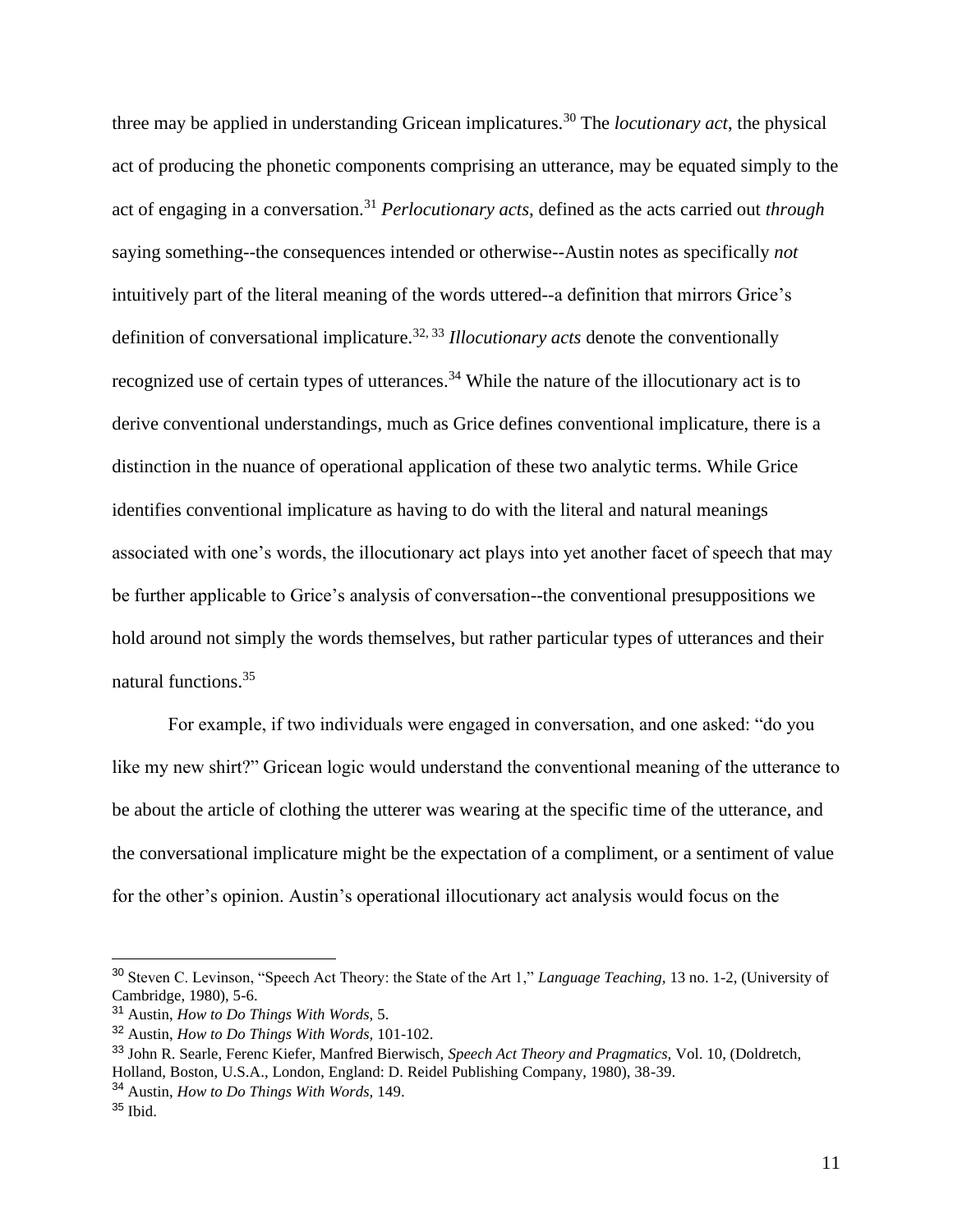performativity of the *type* of utterance, in this case an inquisition. He would posit, then, that the conventional understanding of an inquisition is a merit for a direct reply which gives an opinion or otherwise responds to the sentiments put forth by the utterer of the inquisition.<sup>36</sup> This distinction is perhaps more effective in analyzing a conversation, as it directly invests not only in the meanings a consumer of the utterance may derive from the speech act (as is the focal point of Grice's implicatures), but the implicit, yet universal understanding of how different types of utterances are put forth and responded to, and how intent informs and drives conversation both on the end of the producer and receiver.

The flaw in Grice's work is limiting his notion of conventional meaning to the content of the sentence and the meaning derived from the words which comprise it. Speech act theory offers greater effectiveness in analyzing the cooperation and interaction between conversants as it examines conventionalities in universally applicable presumptions surrounding types of utterances, rather than the contents of an utterance in contextual isolation. As such, this theory is more applicable to understanding both the intent of the speaker beyond the specific verbatim context of the conversation. On the other hand, to only focus on the type of utterance and the universally-agreed-upon intent which arises from that type of utterance fails to recognize the intricacies and meanings of utterances derived through the implicature of the particular utterance's word content. As every conversation is unique (it is unheard of to organically recreate a conversation verbatim, not to mention with the same unspoken components), this failure to grasp at particularity and situational specificity risks a major faux pas in scholarly conversation around conversation. It is necessary, then, to consider both the implicature of a

<sup>36</sup> Levinson, "Speech Act Theory: the State of the Art 1," *Language Teaching, 13 no.1-2,* 5-6.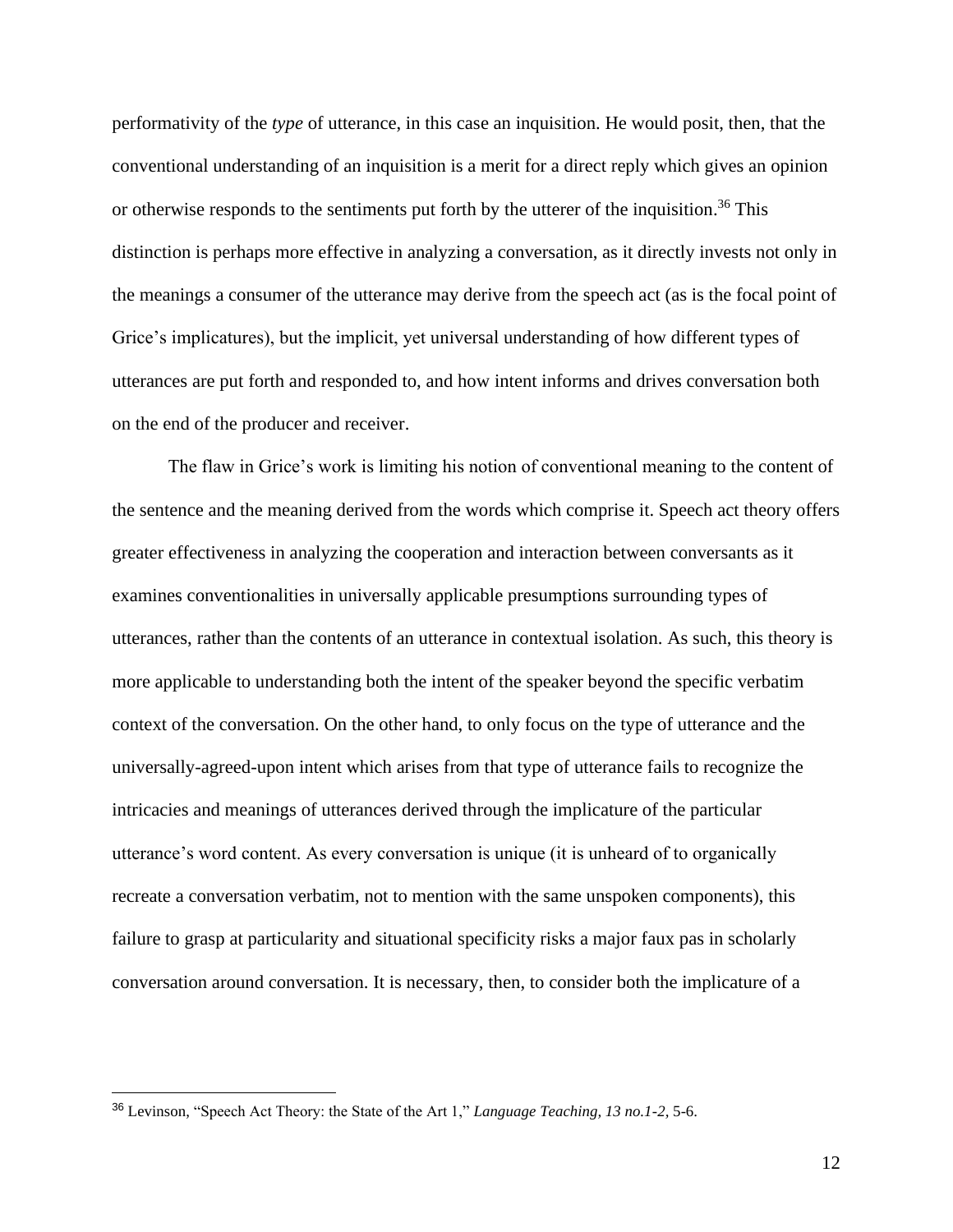conversational contribution and the more generalized implications of the type of utterance being performed.

If we then identify the illocutionary act of an utterance to be the "macro" implicature derived from the type of utterance uttered and Grice's implicatures as the "micro" values of meaning--both conventional and conversational--an entirely more holistic understanding of conversational contribution and the speech act of that contribution overlaying one mechanism of analysis over the other. In the previously stated example of a conversational contribution one might break down an analysis into addressing the following questions:

- 1. What is the type of utterance being uttered, and what natural presuppositions does this type of utterance invoke?
- 2. What is the specific natural meaning of the utterance and particular words in the utterance?
- 3. What other conversational meanings are present as a product of the other moves made by the utterer and corresponding assumptions and presumptions of the hearer in the specific conversational context (including but not limited to that generated by tone, expression, body language, manner, etc…)?

Such an analysis accounts for both the natural and conversationally generated implicatures Grice uses to analyze a specific conversational contribution, while also explicitly taking into account broader language conventions surrounding categorized types of utterances, understood universally.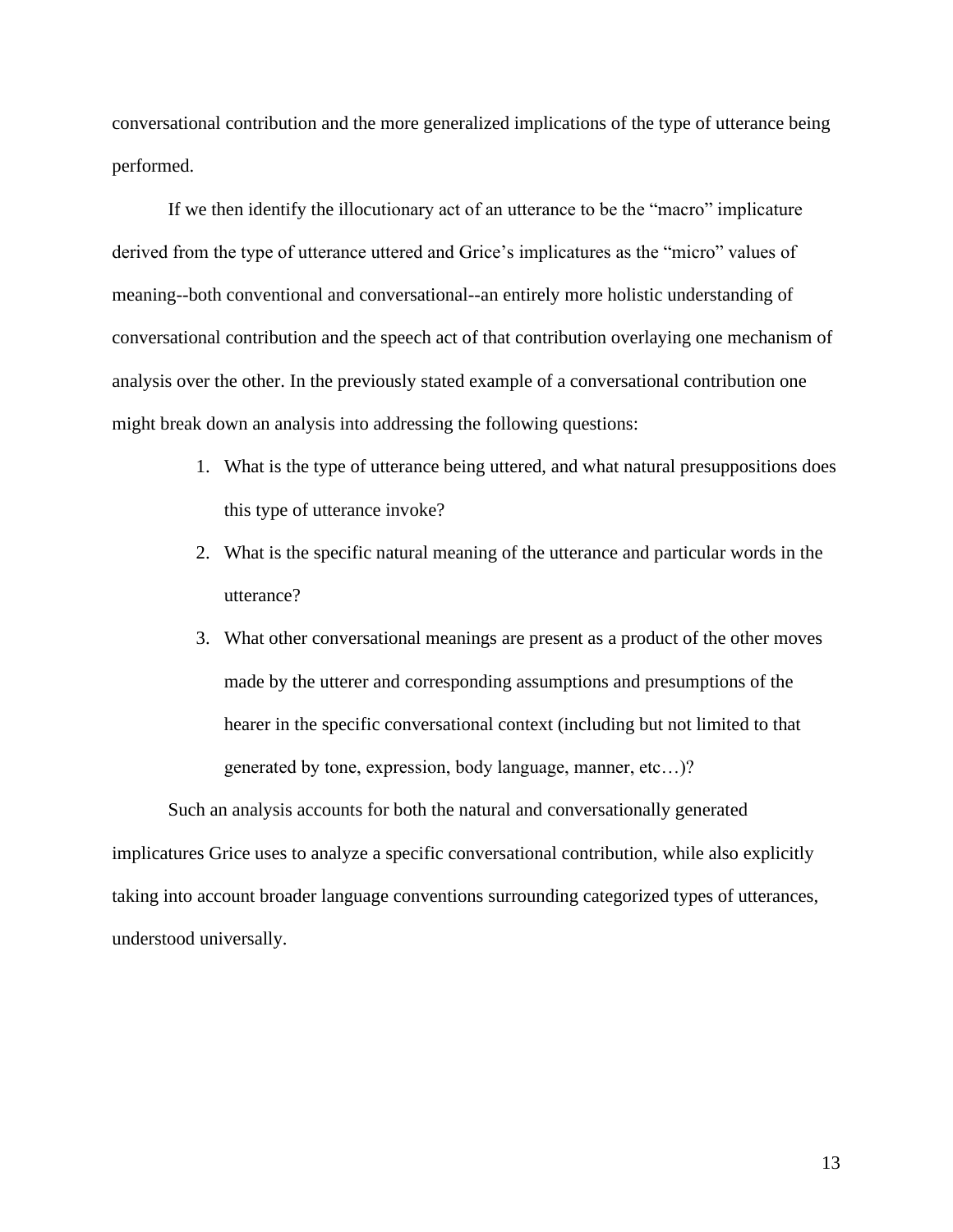## Gricean Thought and Interactive Frame Theory

In continuing to rethink Grice's theoretical frameworks of language and conversation, I now turn my attention away from speech act theory and the field of philosophy itself. Reaching past the borders of a single field of study creates space to bridge perspectives and complexify understandings beyond the scope offered by those engaging within a single, isolated field. Outside of philosophical understandings of language and conversation, scholars from a number of fields have come to understand discourse through frameworks of understanding and interaction. Such understandings of frames may be categorized twice fold: interactive frames of interpretation, as used primarily by sociologists and anthropologists, encompass all that informs the interpretation of a given interaction.<sup>37</sup> These, which Tannen and Wallat classify as *frames* outline the protocols, procedures, and norms that surround any specific discourse or discourse community. Frames, in this sense, lay the contextual backdrop to analyzing all interactions. Participants in an interaction, and by extension a conversation, engage with the material which surrounds that interaction in order to interpret interpersonal interplay, reception, intention and direction, and act accordingly. This interpretation and engagement emerges out of the behavioral and perceived context constituted by verbal and nonverbal cues and is therefore understood as *dynamic*. 38

The second category of frames might be understood as structures of knowledge, used primarily in work with artificial intelligence, cognitive psychology, and linguistic semantics.<sup>39</sup> This category of frames is classified by Tannen and Wallat as *knowledge schemas*. Schemas

<sup>&</sup>lt;sup>37</sup> Tannen and Wallat, "Interactive Frames and Knowledge Schemas in Interaction: Examples from a Medical Examination/Interview," 206.

<sup>38</sup> Tannen and Wallat, "Interactive Frames and Knowledge Schemas in Interaction: Examples from a Medical Examination/Interview," 207.

<sup>39</sup> Tannen and Wallat, "Interactive Frames and Knowledge Schemas in Interaction: Examples from a Medical Examination/Interview," 206.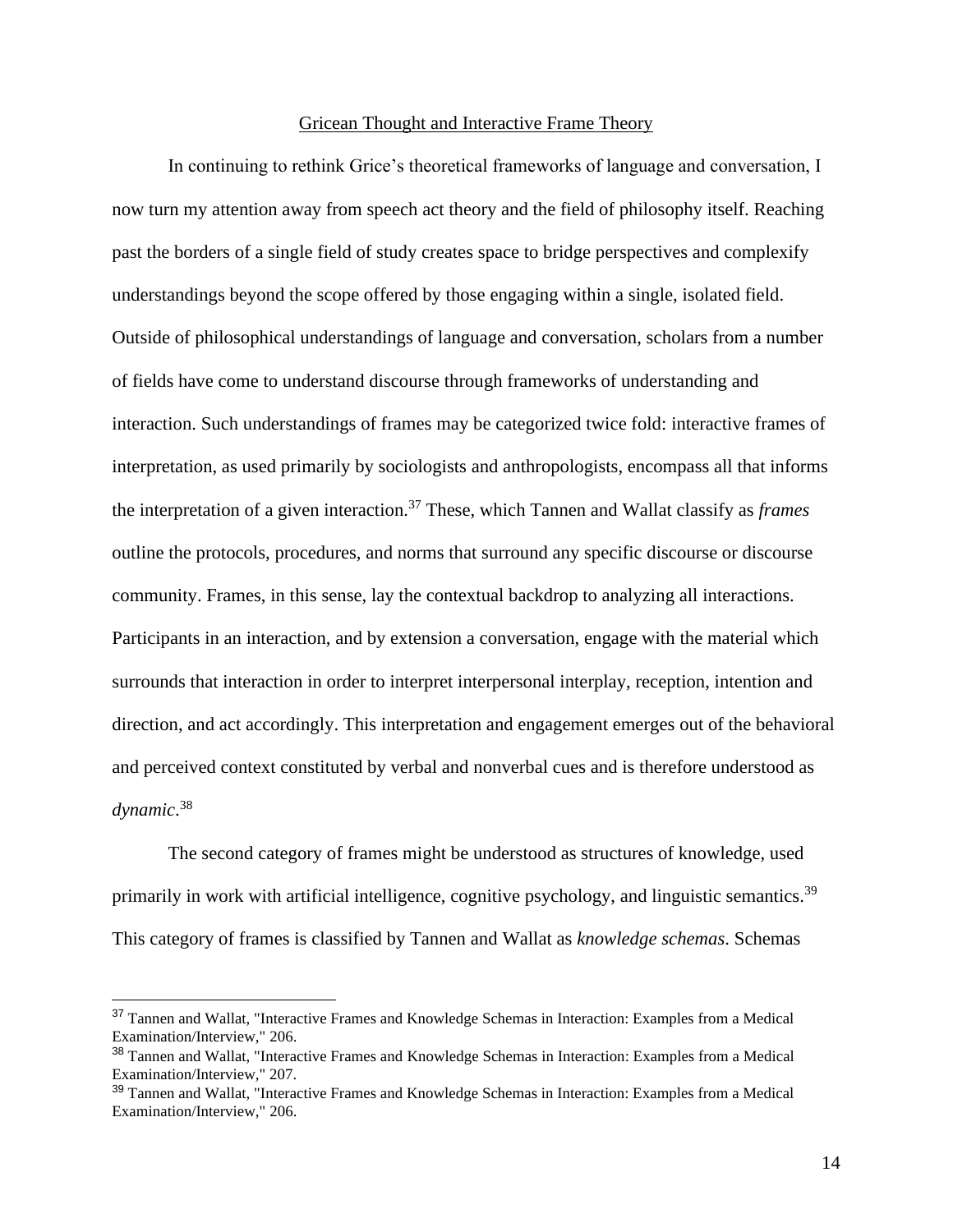encompass the cognitive processes, behaviors, and expectations of the participants of a conversation. While knowledge schemas have previously been considered as static, rooted in one's pre-existing meanings and expectations built over time, this notion has evolved in more contemporary understandings of schemas which realize all structures of expectation and perception to be dynamic--constantly checked, challenged, and revised through interactions over time.<sup>40, 41, 42</sup> Effectively, schemas refer to malleable patterns of expectation of objects, conditions, and subjects and the assumptions they inform.<sup>43</sup>

Tannen and Wallat conduct a discourse analysis of a videotaped interaction between the mother of a child with cerebral palsy and a pediatrician. They observe and explain the conversation through the lens of interactive frames and knowledge schemas and form new conclusions about the engagement between frames and schemas as understood in sociolinguistic anthropology. Their findings illuminate a process of shifting frames as initiated by a mismatch in knowledge schemas.<sup>44</sup> Participants in an interaction identify frames through the (often subconscious) evaluation of cues, linguistic and paralinguistic, which inform how they participate.<sup>45</sup> These cues may include tone, facial expression, and word choice, going beyond the information provided in the words uttered or type of utterance alone. When participants in an interaction experience a misalignment of schemas, such as when the pediatrician engages from a knowledge of medical diagnosis while the mother engages from an expectation of parental

<sup>&</sup>lt;sup>40</sup> Tannen and Wallat, "Interactive Frames and Knowledge Schemas in Interaction: Examples from a Medical Examination/Interview," 207.

<sup>41</sup> F.C.Bartlett, *Remembering,* (Cambridge, MA: Cambridge University Press, 1932).

<sup>42</sup> Charles O. Frank, "Plying Frames Can be Dangerous: Some Reflections on Methodology in Cognitive Anthropology," *The Quarterly Newsletter of the Institute for Comparative Human Cognition, no.1 (1977): 1-7.* 

<sup>43</sup> Tannen and Wallat, "Interactive Frames and Knowledge Schemas in Interaction: Examples from a Medical Examination/Interview," 215.

<sup>44</sup> Tannen and Wallat, "Interactive Frames and Knowledge Schemas in Interaction: Examples from a Medical Examination/Interview," 207.

<sup>45</sup> Ibid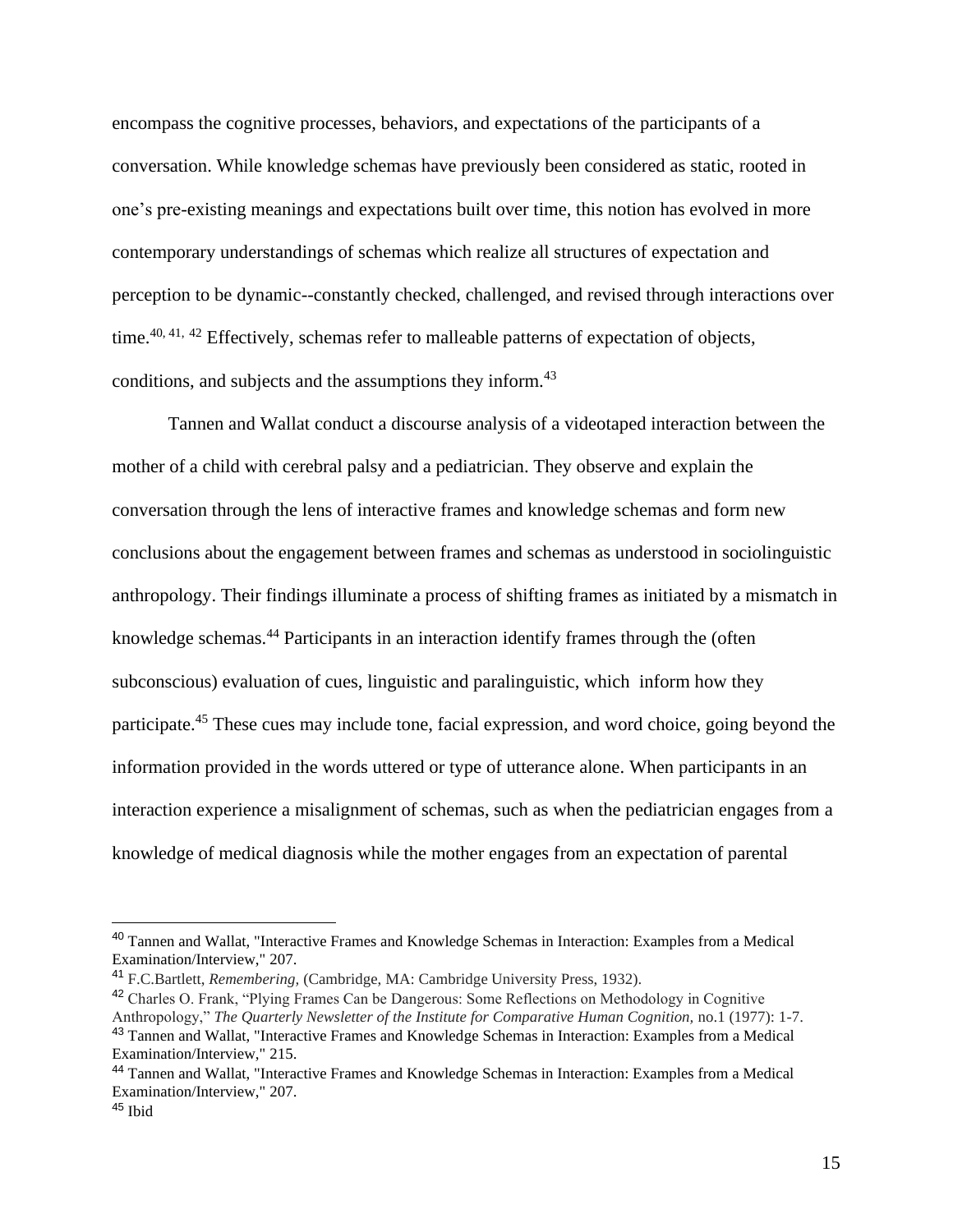concern and care, the mismatching of the participants' schemas may prompt a shifting of interactive frames. When the mother's and pediatrician's knowledge schemas deviate, the mother asks questions, prompting the pediatrician to switch frames and approach the conversation through the frame indicated by the mother's questioning.<sup>46</sup> Individuals are constantly drawing on their knowledge schemas to inform their comprehension of utterances, and when a gap in comprehension is identified, one participant or the other responds by shifting frames to bridge the gap.

It is these new understandings of the dynamics of interactive frames that concern my work now. Tannen herself alluded to the broader applicability of interactive framing as a lens to "understanding how communication works [...] in other contexts as well."<sup>47</sup> Just as Tannen and Wallat extended the applicability of frames into the worlds of sociology, anthropology, and linguistics, I see in their work theoretical underpinnings of linguistic understanding that begs to venture into new territory--that of the philosopher's mind.

The alignment of frames fits effortlessly into Gricean understandings of the logics of a "successful conversation." Gricean thought is, after all, devoted to the dynamics of conversation. Grice's philosophical study of language diverged from the study of pure semantics into pragmatics, just as sociolinguistic anthropologists' understanding of frames diverged from static structures of expectation to dynamic structures of engagement. In honoring this pattern of trajectory from monochrome to color, interweaving Grice's work with a new analytic thread of thought, frame theory, brings understandings of conversation into a multidimensional, interdisciplinary form.

<sup>46</sup> Tannen and Wallat, "Interactive Frames and Knowledge Schemas in Interaction: Examples from a Medical Examination/Interview," 208, 211-215.

<sup>47</sup> Tannen and Wallat, "Interactive Frames and Knowledge Schemas in Interaction: Examples from a Medical Examination/Interview," 205.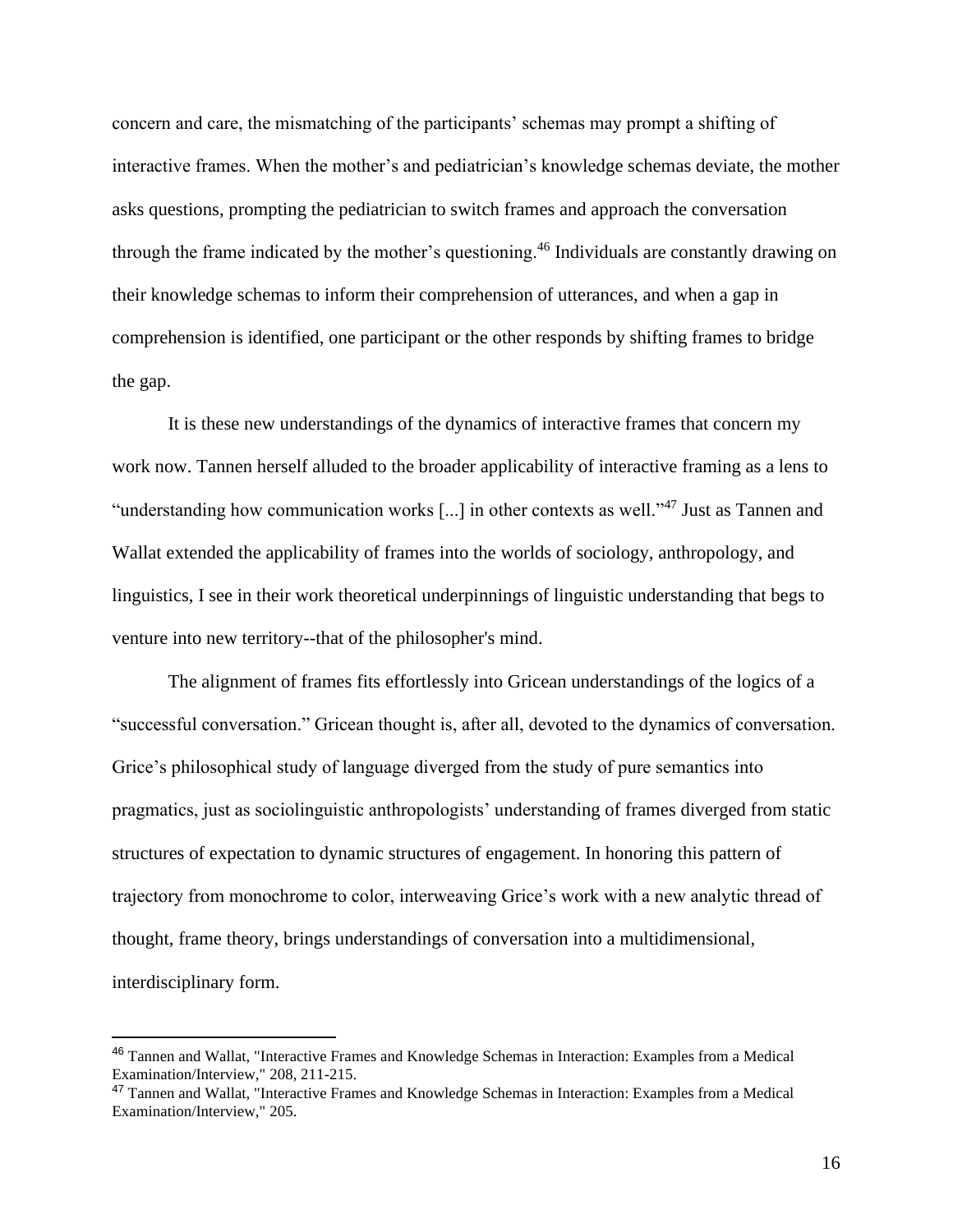That is to say, what might happen when the Gricean Cooperative Principle comes in contact with frame theory? If the CP symbolizes the ultimate success of a conversation, one might base this success on the degree to which the participants of a conversation are able to identify and react to each other's conversational necessities and/or desires. This ability to reach "cooperation" can be assessed by the interactive dexterity of the conversation's participants--the footing, the degree of alignment participants take upon themselves and others.<sup>48</sup>

Ideally, when people come into conversation with each other they engage in a primary alignment of frames--adapting and aligning themselves, collaborating to set a mutually agreed upon goal. This goal, perhaps unvoiced, is the principle of cooperation which governs the success of the conversation. The more familiar both conversants are with the particular frame they are engaging with and within, the more fluid they are in interpreting, interacting and communicating with each other. Interactive dexterity proves powerful for understanding the dynamics behind the cooperation principle much more fluidly than Grice's checklist approach of ascription to various maxims. Interactive dexterity within frames may be placed as a sort of underpinning to Gricean maxims, in fact. If approached as an in-between layer of complexity, the conversants footing within an interactive frame may account for how the conversants "check off the boxes" with their conversational contributions.

It is important to remember at this point the shift in understanding of knowledge schemas from static to dynamic. There is a difference between having an intellectual understanding of a frame versus an understanding made up of experientially informed expectations that grow and are *flexible*, adapting to fit the specifics of the current situation. While Gricean thought tends specifically to the pragmatics of conversation--as opposed to static semantics--it comes nowhere

<sup>48</sup> Goffman, *Forms of Talk.*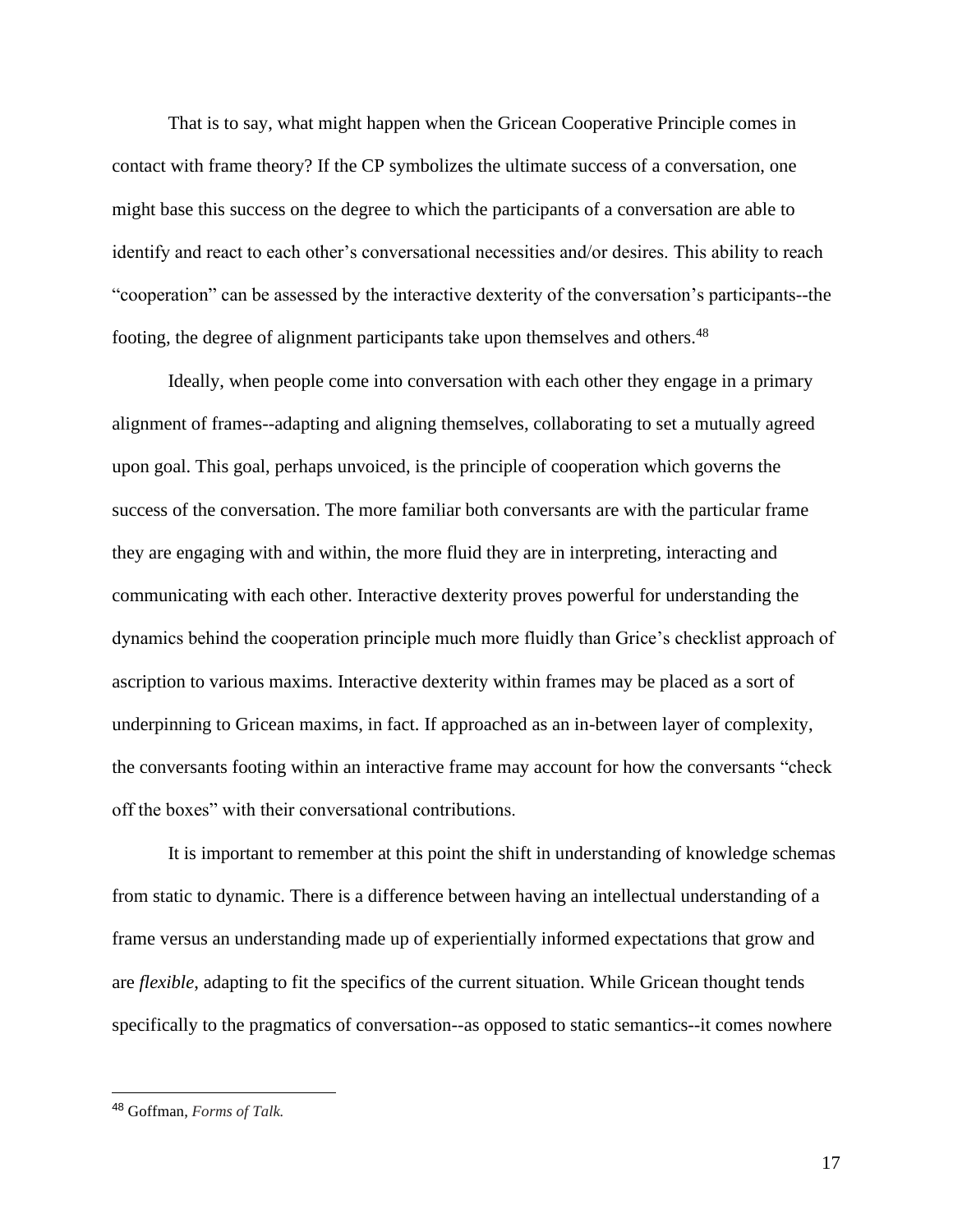near analyzing conversation as dynamically as frame theory. Grice's work revolves around principles and building blocks while frame theory accounts for the organics of conversation and its flow from one moment to another. When people come together they use not just their previous knowledge, but also their interpretations of the present moment to effectively work with each other. This is the intersection of dynamics and philosophy of conversation. It is one thing to outline cooperation as the central principle built upon a foundation of necessary materials, but another to account for its nuances and the complexities of crafting and maintaining it.

The previous example of a conversation between two individuals--in which one individual becomes uncomfortable and changes the subject by asking an unrelated question about the weather--demonstrates what in Gricean terms constitutes the failure to fulfill a conversation maxim. Through the flouting of the relevance maxim, the individual shifts the meaning of the question from its face-value meaning to a suggestion to change topics. Speech act theory expands on the performativity of the type of utterance itself. Frame theory is used, then, as a method of understanding the interactive dynamics of the conversant and their contribution. Using an unrelated question, flouting a maxim, demonstrates the intentional misalignment of frames by the utterer. The blatant deviation from the previous topic of conversation (the first interactive frame) illustrates intentionality, suggesting that the individual is flouting the relation maxim. Accounting for the individual's interactive dexterity, this move may be understood as the intentional misalignment of frames and the equally intentional indiscreet call for the other individual to respond by changing the topic of conversation. In responding to the question about the weather, the conversants effectively realign themselves within a new interactive frame. The success of the realignment of frames satisfies the Cooperative Principle and demonstrates the dynamic property of the principle as it changes moment to moment.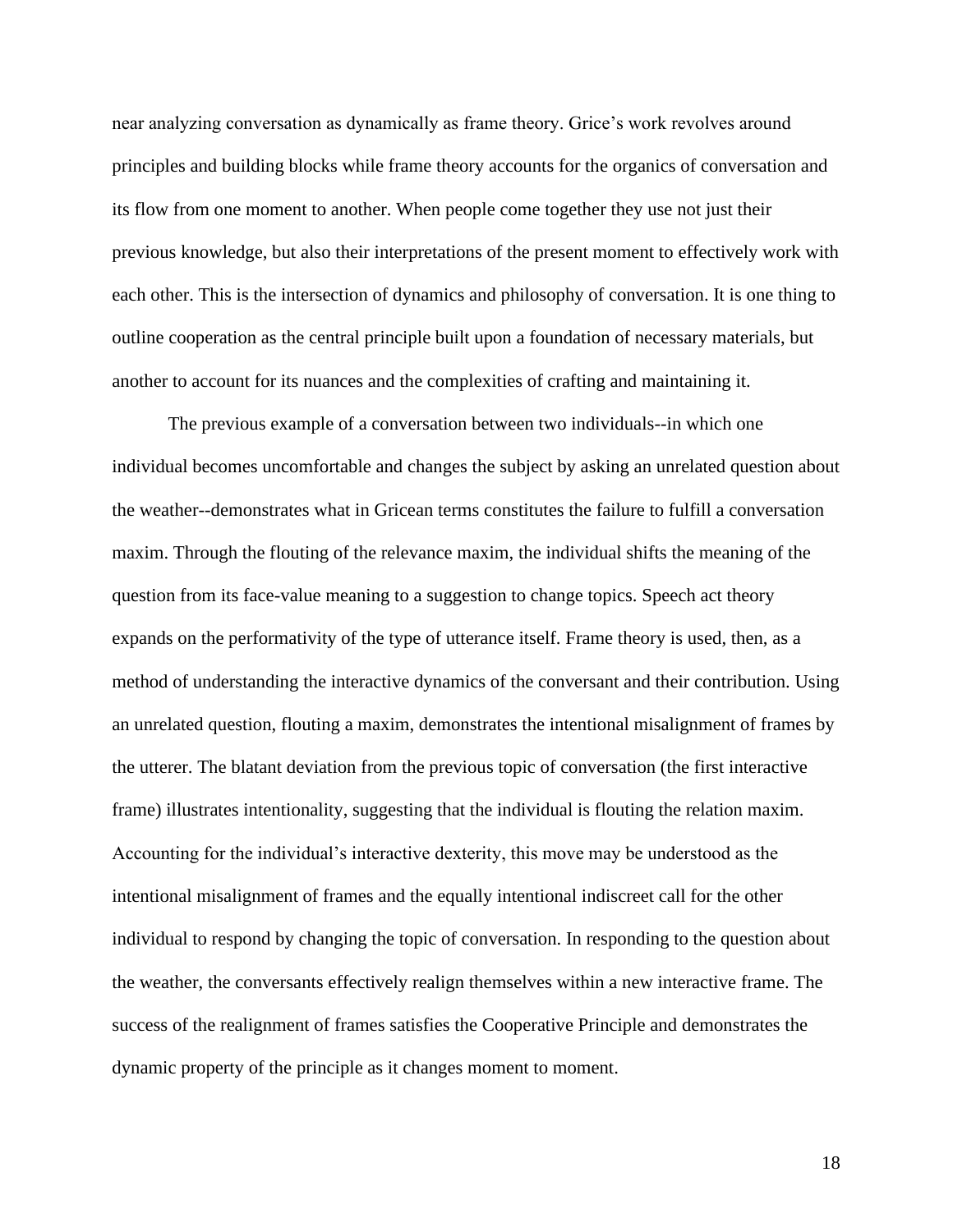Frame theory may also be applied within the Gricean notion of implicature. Knowledge schemas exist within the scope of conversational implicature, as they consist of the expectations and understandings of the individual in a specific contextual moment as derived from their previous exposure to what they evaluate as comparable previous moments. Interactive frames and the knowledge schemas of those held within them are traceable through a chain of time. This, effectively, places them within the sphere of conversational implicature. This interweaving of philosophical and sociocultural linguistic theory expands the original scope of conversational implicature, for it extends meaning past specific traceable knowledge units--the conversational contributions in Gricean terms, or the utterance in speech act theory--as schemas encompass both knowledge and presumptions which are both traceable and *cumulative*. In this sense interactive frames have corresponding schemas which operate as a collection of understandings which, gathered over time, form present expectations. In turn, these expectations inform the individual's conversational dexterity through engagement with the current interactive frame. In viewing conversations through frames and knowledge schemas, a conversation becomes dynamic in its contextual setting and its participation.

Knowledge schemas may be understood as vessels which hold Gricean understandings of implicature as conversational contributions, illocutionary acts defined in speech act theory, and other contextual and conversational meanings evaluated and acted upon through previous experience. Schemas incorporate both the macro understandings that often drift into the subconscious through habituation and normalization, as well as the particularities of the unique situation. Frames and schemas provide an interdisciplinary conversational analysis and illuminate the inner workings behind the interactions between conversants. As Grice suggests, the degree of cohesion which individuals engage with each other depends on their fulfillment of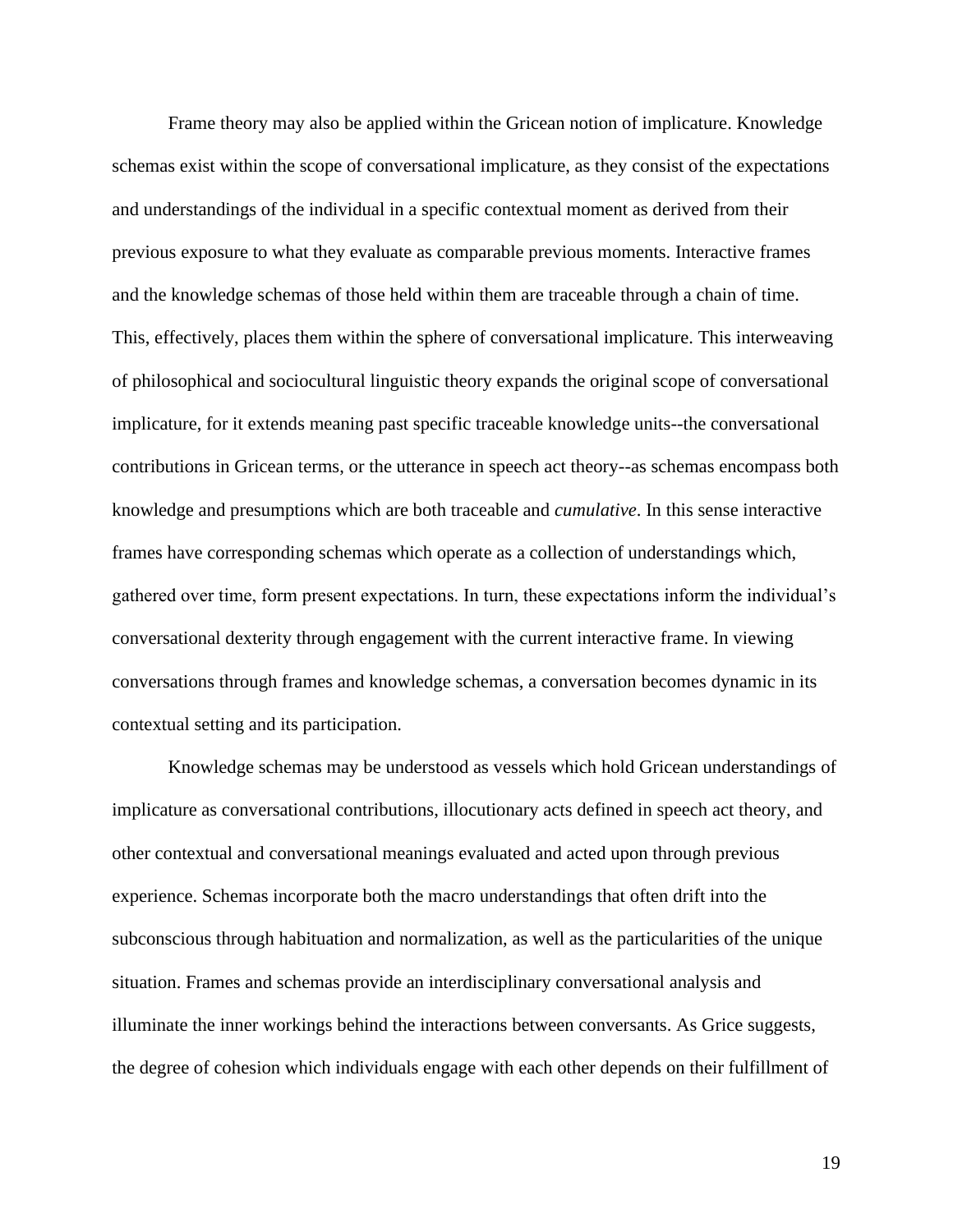the maxims of cooperation. Additionally, cooperation may be understood dynamically through the flow of conversation, revolving around the individuals' knowledge schemas within the conversational context which inform their ability to engage successfully.

## Conclusions

At the intersection of H.P. Grice's philosophical "Logic and Conversation" and philosophical speech act theory lies first the convergence of performativity and implicature. Grice focuses on the implicature of the content of conversational contributions, discussing the meanings they convey. Illocutionary acts, as defined under speech act theory, brings focus to the broader normalized information conveyed through the *type* of utterance, adding another layer of analysis to the question of finding meaning in a conversational contribution. Furthermore, the speech acts--which parallel Grice's concept of conversational contributions--are understood to have *performative* value. Examining the meaning of implicature of conversational contributions through a lens of performativity highlights the information conveyed through the action of contributing the material content of the utterance as well as the format in which it is conveyed (i.e. an inquisition or an exclamation). The intricacies of meaning that may be extracted from a conversational contribution may be considered a sort of micro level analysis, while broader structures of utterance may be considered a macro level of analysis. Finally, one must account for the other contextual meanings present within the conversation and any other performative information produced by the utterer and potentially interpreted by the receiver, such as but not limited to tone, facial expression, and physical presentation.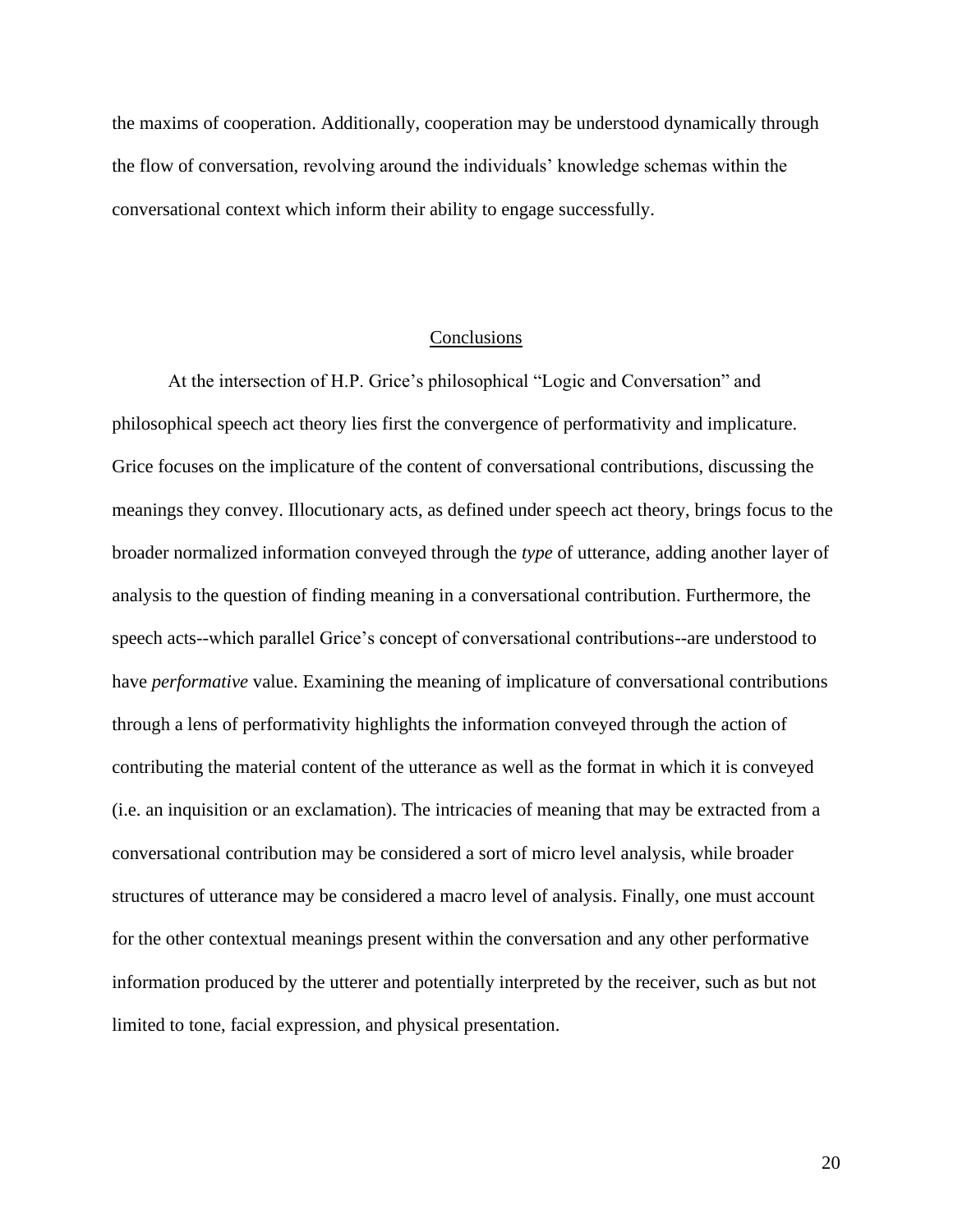While examining conversation through a lens of speech act theory illuminates the performative value of conversational contributions, interactive frame theory adds yet another layer of understanding to Grice's philosophical work with conversation. Interactive frames encompass the contextual foundation of a conversation--the protocols, procedures, and norms that surround a particular discourse or discourse community. Knowledge schemas (structures of knowledge and expectation) emerge in correspondence to specific interactive frames. Most recent iterations of sociocultural and anthropological frame theory invest in an understanding of all interactive frames and knowledge schemas as *dynamic* as they are privy to constant revision overtime. An understanding of dynamics applied to Gricean implicature and performativity value necessitates an attention to meanings as cumulative products of time and repetition. In recognizing the cumulative value of implicature it becomes apparent that in addition to holding performative value, implicature is malleable and particularized to the conversational context and the individual's unique lineage of personal experiences and knowledge of socially normalized expectations.

When applied to Gricean logics of conversation, the Cooperation Principle may be evaluated through the alignment of interactive frames between participants within a conversation. Rather than evaluating the success of a conversation through a basic fulfilment of specific conversational criteria, cooperation may be understood as the dynamic action participants engage with collaboratively to align and realign the frames within which they are interacting. The cooperation value of a single moment within a conversation may be analyzed through the alignment of frames based on the degree to which participants abide with the conversational maxims. However, in understanding conversations as dynamic in their trajectory,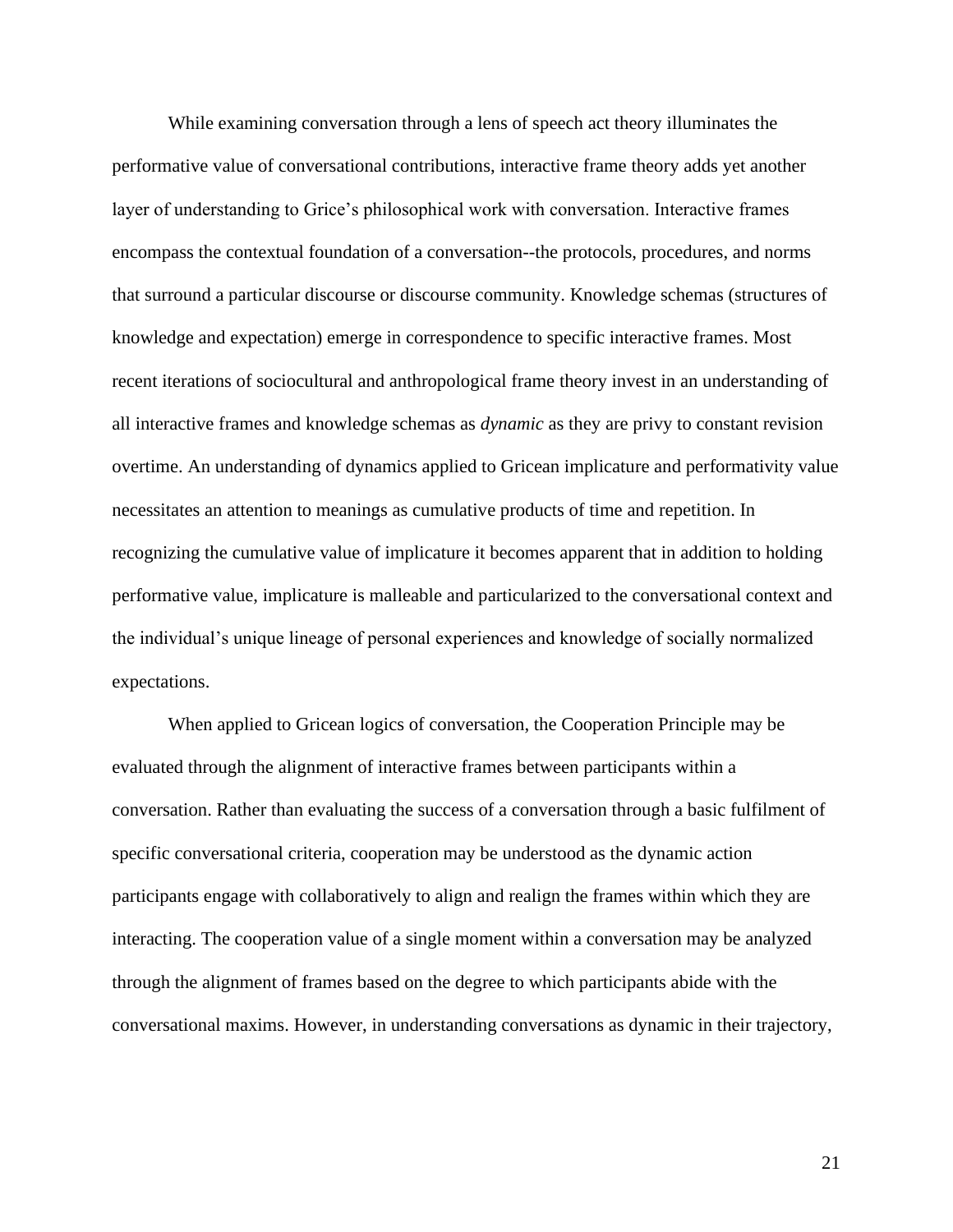the cooperative value of a conversation more wholly may be seen as the participant's adaptation to changing frames of discourse. The ability to redirect frames and the corresponding action of realigning frames becomes a unit on which to measure success of cooperation. The ability to navigate the dynamics of frames points to the interactive or conversational *dexterity* of the participants. Along these lines, the success of failure to cooperate may have less to do with rational or a quasi-contractual agreement and more to do with the conversational agility of the individuals engaging within the specific interactive frame. The conversation footing of the participants of a conversation is the product of their dynamic knowledge schemas produced through patterns of exposure to previous, comparable frames.

These findings together form a new and expansive vocabulary of conversational analysis, rooted interdisciplinarily in philosophy of language and linguistic sociology and anthropology. In practice, this intersection generates a reinvented epistemology that may be used in analyzing discourses in segmentation and in their entirety. An analysis of conversational moments, the contributions participants make and receive step by step, involves reviewing the following three lines of inquiry:

- 1. What is the type of utterance being uttered, and what natural presuppositions does this type of utterance invoke,
- 2. What is the specific natural meaning of the utterance and particular words in the utterance, and
- 3. What other conversational meanings are present as a product of the other moves made by the utterer and corresponding assumptions and presumptions of the hearer in the specific conversational context (including but not limited to that generated by tone, expression, body language, manner, etc…)?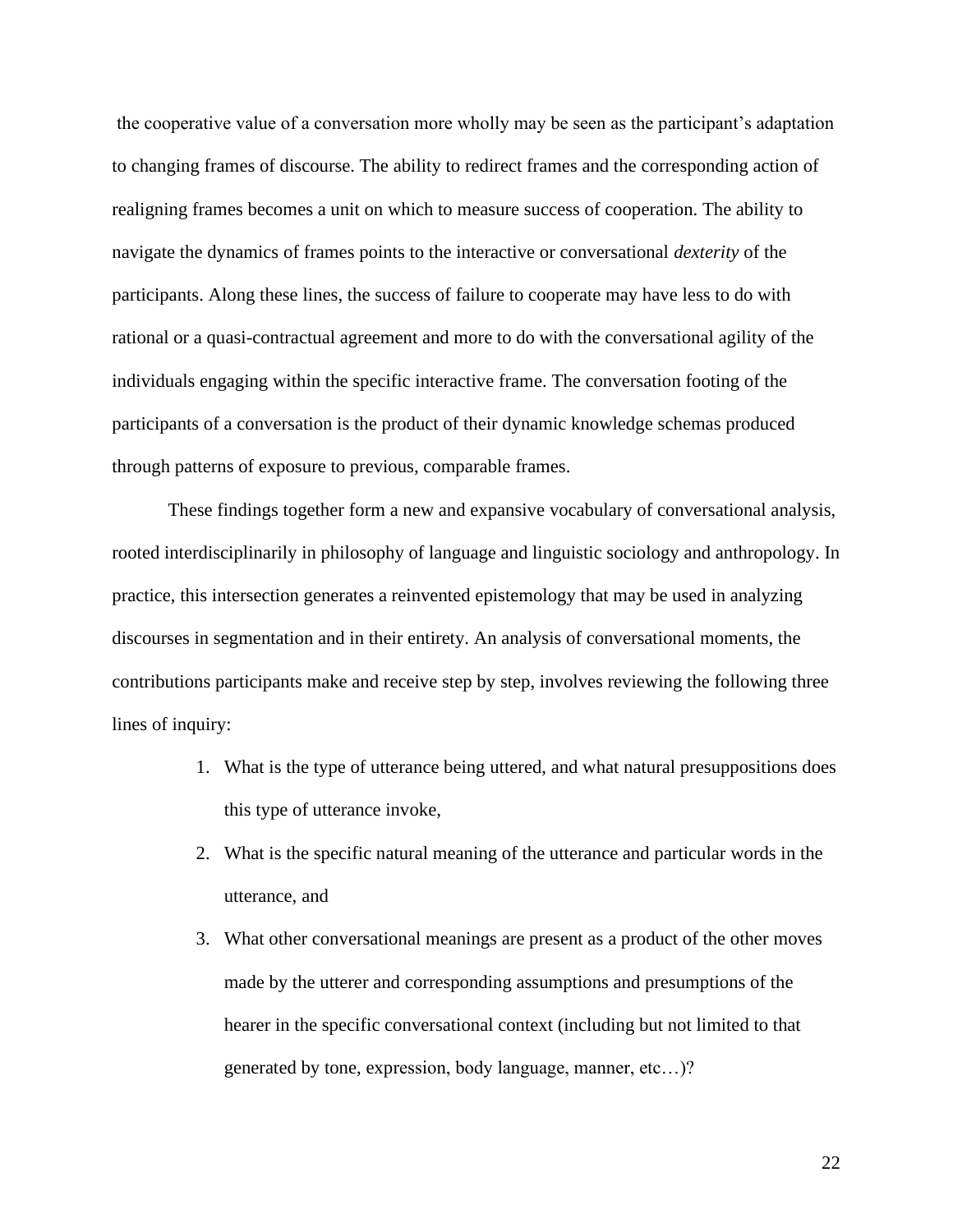These questions are useful to examine the performative value and implicature generated and received within a particular conversational moment. These questions should be investigated with an attention to the dynamics of a conversation as it unfolds more entirely. Cooperation may be valued step by step, but it must also be understood in the dynamics of its progression. Interactive frames may be used as a methodology to examine the collaborative dexterity of participants of a conversation. By identifying conversational shifts in frames, one is able to evaluate the success of cooperation between individuals. Furthermore, in identifying the dynamics of individuals' knowledge schemas one is able to evaluate conversational contributions as a facet of individuals' conversational dexterity, rather than in accordance with a theoretical, underlying conversational contract.

This epistemology may also serve a greater breadth of application purposes. While this work has been generated from fields centered around language and discourse, its essence appeals to interpersonal interaction as a whole. Interpersonal interaction reaches far beyond verbal discourse alone. This structure of analysis has the potential to be applied to nonverbal types of interaction as well, such as but not limited to partner dancing or collaborative music and arts. These are, after all, different frames of interaction.

These new theoretical understandings of interaction and analysis may also be applied to the study of specific social engagements with language. For instance, this framework of dynamics and implicature could generate new understandings of how individuals socially engage with gender as it is inscribed into language used in conversation. One could examine the dynamics of race and the conversations individuals have surrounding race in this particular cumulative sociopolitical moment and through the dynamics of time. Because this framework of analysis is interdisciplinary in its creation, its accessibility also extends farther still.